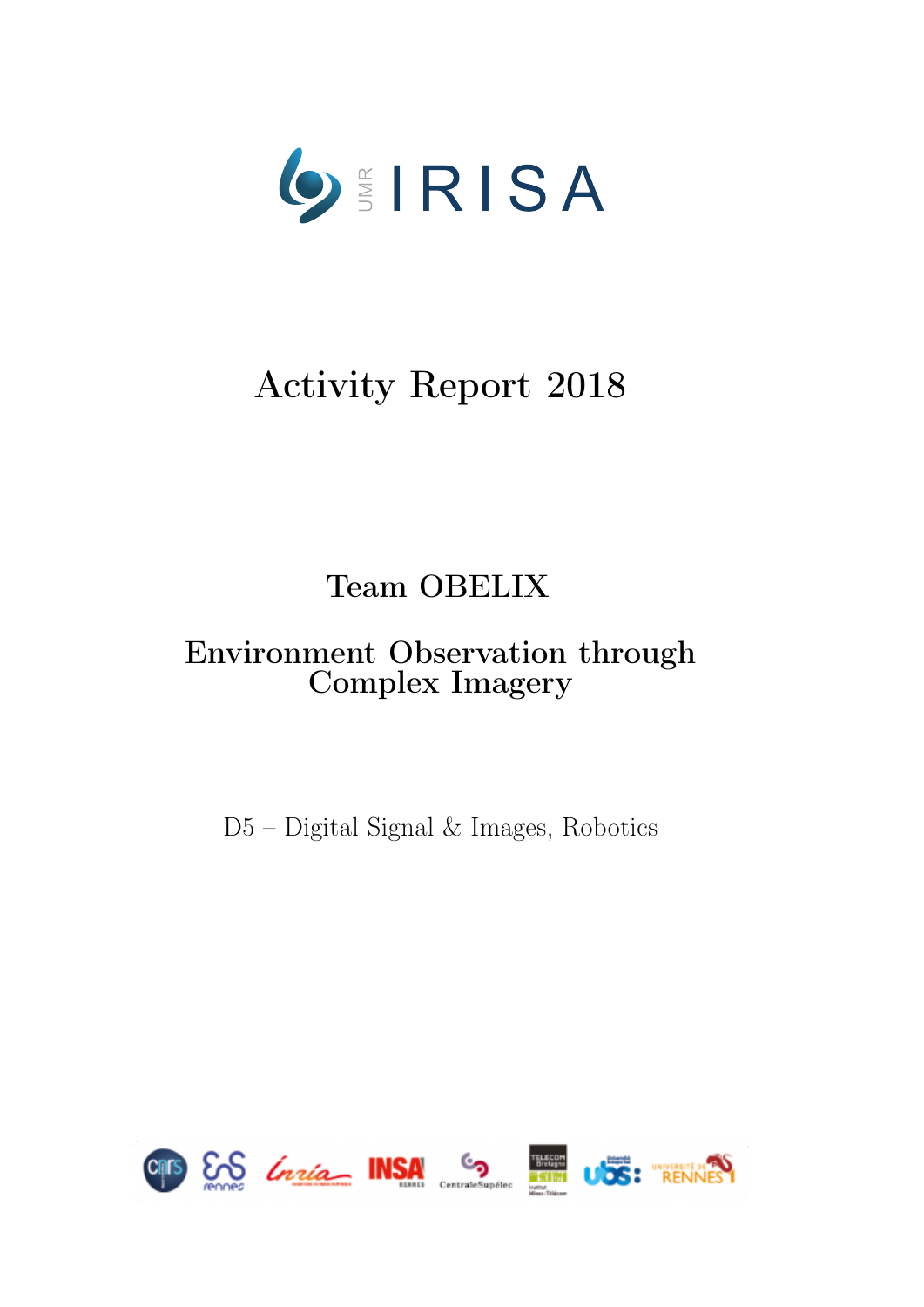Team OBELIX IRISA Activity Report 2018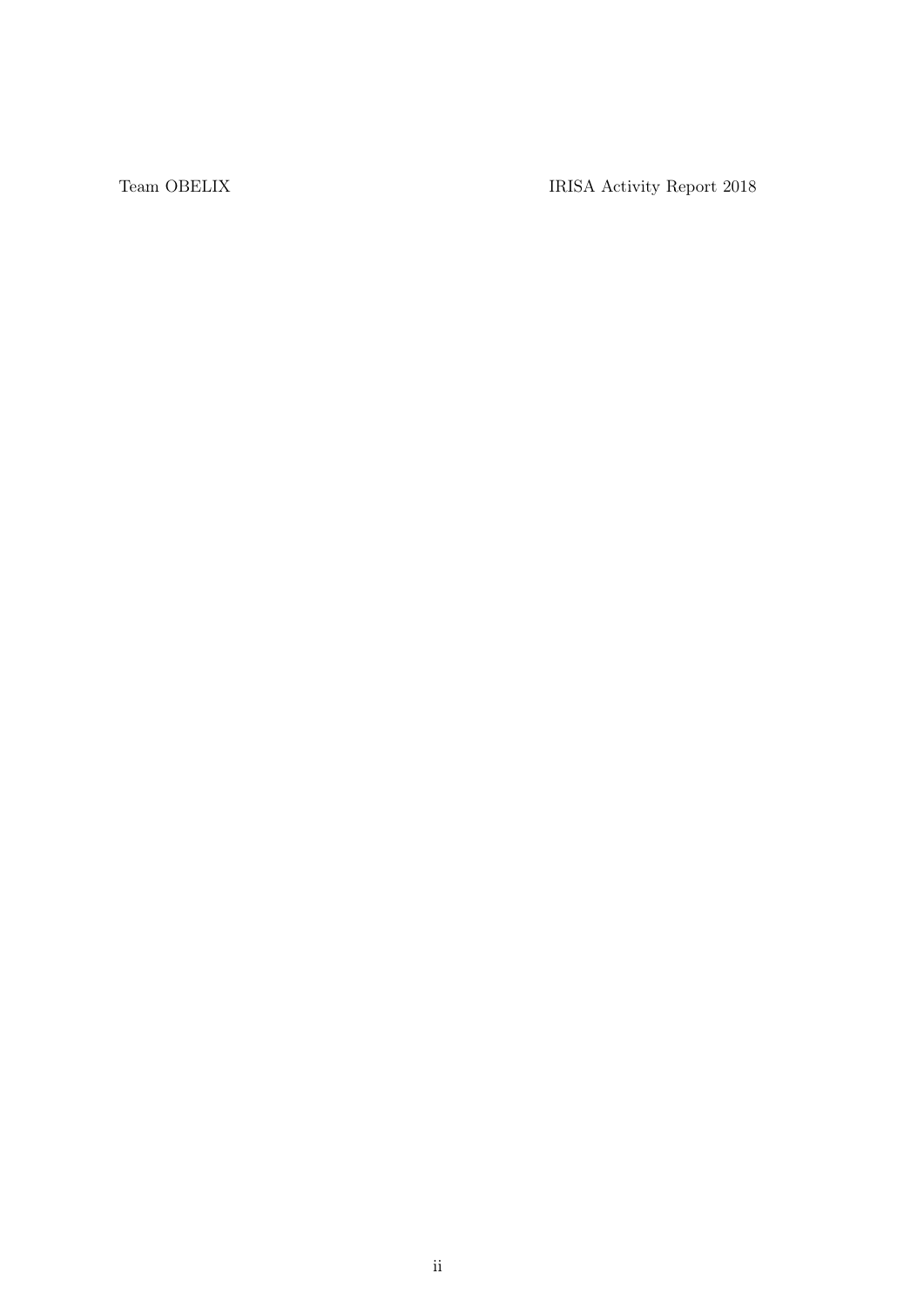# 1 Team composition

#### Head of the team

Sébastien Lefèvre, Professor, Université Bretagne Sud

#### Université Bretagne Sud staff

Nicolas Courty, Professor and delegation at INRIA Panama Team (from mid 2018) Laetitia Chapel, Assistant Professor Luc Courtrai, Assistant Professor Chloé Friguet, Assistant Professor François Merciol, Assistant Professor

### Associate/external members

Thomas Corpetti, Senior researcher (DR), CNRS Romain Dambreville, Researcher, WIPSEA Yann Le Guyadec, Assistant Professor, Université Bretagne Sud Romain Tavenard, Assistant Professor, Université Rennes 2

#### Post-docs

Bharath Bhushan Damodaran, DeepOT project Pierre Gloaguen, SESAME project, until August 2018 Behzad Mirmahboub, DeepTree project, since August 2018 Min-Tan Pham, DELORA project, then DeepDetect project, since October 2018

#### PhD students

Nicolas Audebert, ONERA grant, started in Oct. 2015, defended on Oct. 17th, 2018 Adeline Bailly, RB/ANR grant, started in Feb. 2015, defended on May 25th, 2018 Jamila Mifdal, UBS grant (with LMBA and UIB), since October 2015 Florent Guiotte, RB/Tellus grant, since October 2017 Mathieu Laroze, CIFRE Wipsea, since June 2016 Arthur Le Guennec, UR1 grant, started in Sep. 2016, withdrawn on May 31st, 2018 Ahmed Samy Nassar, OBELIX/ETH Zurich grant, since September 2017 Caglayan Tuna, CNES/CLS grant, since October 2017 Titouan Vayer, UBS grant, since November 2017 Claire Voreiter, CNES/Thalès grant, since October 2018 Kilian Fatras, ANR grant, since November 2018 Heng Zhang, CIFRE Atermes with Lacodam team, since December 2018

## Visiting student

Marc Rußwurm, from Technical University Munich, visiting Obelix between October 2018 and February 2019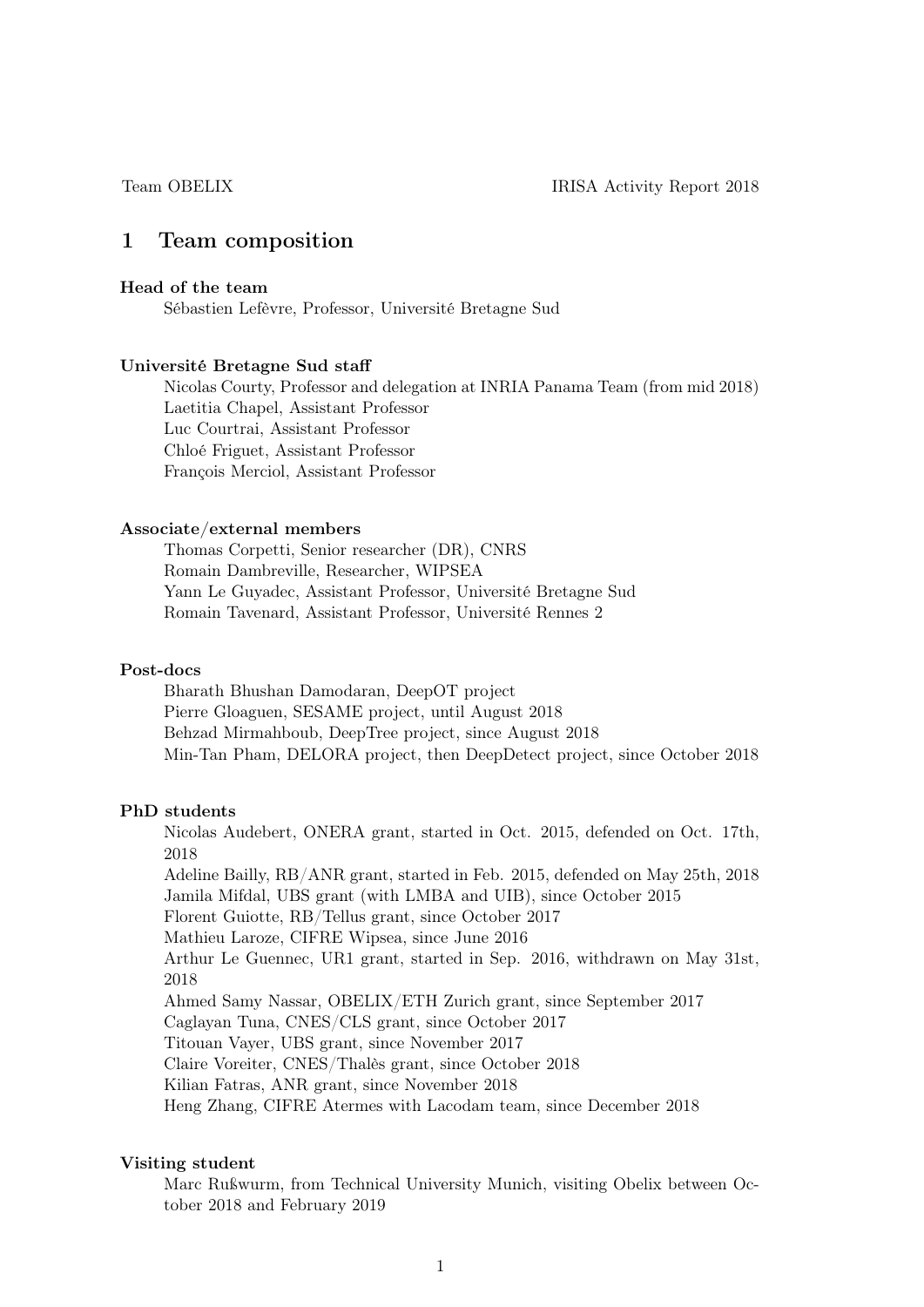# 2 Overall objectives

### 2.1 Overview

Observation is one of the key issues in the understanding of environmental systems. A large amount of possibilities, ranging from local probes or networks to hyperspectral remote sensing images, is at the moment available to sense and extract environmental parameters. Among them, aerial or satellite imaging sensors allows for observation at a very large scale. But Earth Observation raises also fundamental challenges. Its impacts are numerous and related to a wide range of application fields, often related to environmental issues: agricultural monitoring and planning for a better exploitation of crops and fields; urban remote sensing for built-up area assessment, urban-natural interaction understanding, pollution monitoring, etc.; analysis of coastal ecosystems through geomorphology studies; land cover mapping and monitoring for identifying the impact of our society on Earth; crisis management and global security aiming to deliver rapid and critical information to rescue operations, e.g., damage assessment, flood delineation, etc. These last applications require fast and even real-time tools for remote sensing.

Unsurprisingly, the number and the complexity of applications based on earth observation are continuously growing. Indeed, our society benefits from the availability of a wide range of earth observation satellites, and several new sensors are launched every year. Within Europe, the Sentinel Copernicus program aims to freely deliver 4 TB daily within the next few years. The dynamics of the remote sensing field leads today to abundant resources of geospatial image data. This advantage has now turned into a serious issue when one has to explore the available data to find some information of interest, and geospatial big data becomes one of the major challenges to be addressed within computer and information sciences. Indeed, how not to be lost in the massive amount of available geospatial data, not far from reaching the Zettabyte scale (ZB)?

Beyond the exceptional data volume to be handled in remote sensing, image intrinsic complexity also brings hard scientific and technological challenges. With the continuous improvement of earth observation satellite sensors, geospatial data are now: multior even hyperspectral delivering rich information about observed objects or lands from across the electromagnetic spectrum, beyond the visible light our visual system is used to deal with; daily observations of the same part of Earth which can be revisited by a satellite with ever higher frequencies; at a high or even very-high resolution, allowing to observe from space (from a distance of more than 500km) what occurs on the ground on only 30 centimeter square. This also raises the problem of multiple observations of the same object or part, at various resolutions, and thus with various viewpoints expecting to deliver a globally better understanding of our environment. Moreover, the generalization of very high spatial resolution sensors has a direct influence on the data volume tackled by methods and systems in the field, with an increase of an order of magnitude of 10,000 (one Landsat pixel was representing 30m2 while one WorldView-3 pixel will represent 31cm2). Finally, the complexity also comes from the significant noise, imprecision, and incompleteness that characterized observations provided by remote sensing.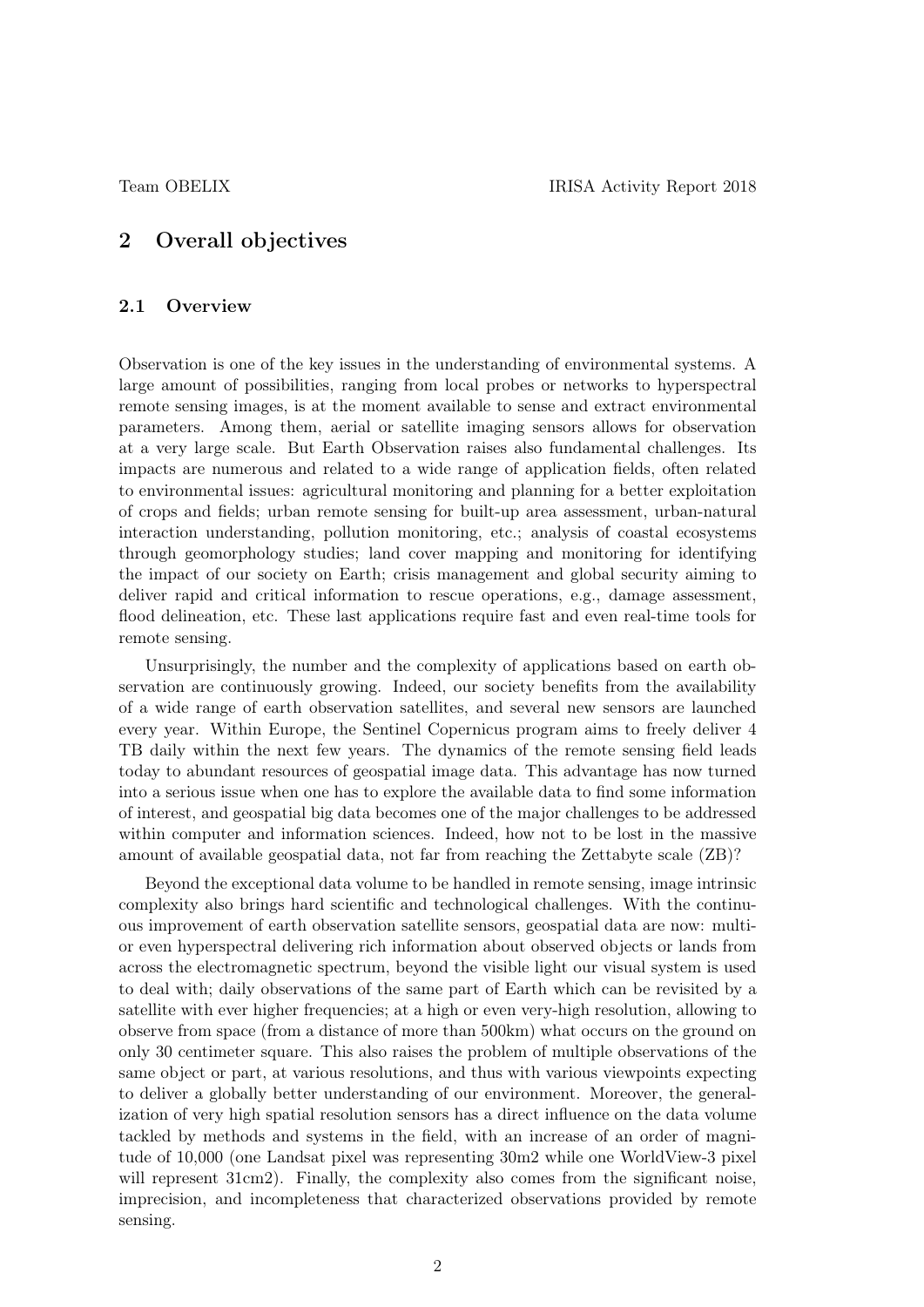Key Issues. The overall objective of the team is the processing of complex images for environmental purposes. In such a context, available data form a massive amount of multidimensional (multi- or hyperspectral) noisy observations with high spatio-temporal variability and coming from multiple sources. While understanding these data stays very challenging, environmental systems always come with some additional knowledge or models that are worth being exploited to achieve environment observation. Finally, whatever the task involved (e.g., analysis, filtering, classification, clustering, mining, modeling, etc.), specific attention has to be paid to the way results are provided to the end-users, helping them to benefit from their added value.

# 2.2 Scientific foundations

### 2.2.1 Processing complex environmental data

Environment observation requires one to perform various data processing tasks: analysis to describe the data with relevant features; filtering and mining to highlight significant data; clustering and classification to map data with predefined or unknown classes of interest; and modeling to understand the underlying phenomena. In this context, processing complex data brings various challenges that will be addressed by the team, both from theoretical and computational points of view. Highly dimensional images, massive datasets, noisy observations, fine temporal and spatial scales, together motivate the design of new dedicated methods that can handle this complexity. The underlying techniques refer to scale-space models (e.g., using hierarchical tree-based image representations) for feature extraction and manifold learning for the theoretical part, and to massive computing using GPUs networks and data intensive systems (based on Hadoop for instance) for the operational level.

Observing data at multiple scales Multiscale modeling of an image enables the access, analysis, processing, understanding and interaction with the image at various levels of details, but also enables one to provide some independence to raw geospatial data, thus introducing a way to deal with the intrinsic complexity of heterogeneous geospatial image repositories. This will allow real-time global land cover monitoring, and foster geospatial description and learning methods to anticipate future challenges faced by our data-intensive society.

Geospatial objects of interest, such as buildings or military targets, manifest themselves most often at various scales within and across the acquired images. Moreover, the clarity of interactions among landscape components (with the purpose of compound object recognition for instance) can also vary greatly with respect to the observation scale. Consequently, image representation schemes capable of accommodating multiple scales are invaluable in the context of geospatial data analysis. Besides, the wide acclaim of the object-based image analysis paradigm has further emphasized the need for multiscale image representation methods [Bla10]. This paradigm relies on a prior segmentation step that aims to gather pixels into regions for further analysis. The team

<sup>[</sup>Bla10] T. Blaschke, "Object based image analysis for remote sensing", ISPRS Journal of Photogrammetry and Remote Sensing 65, 1, 2010, p. 2–10.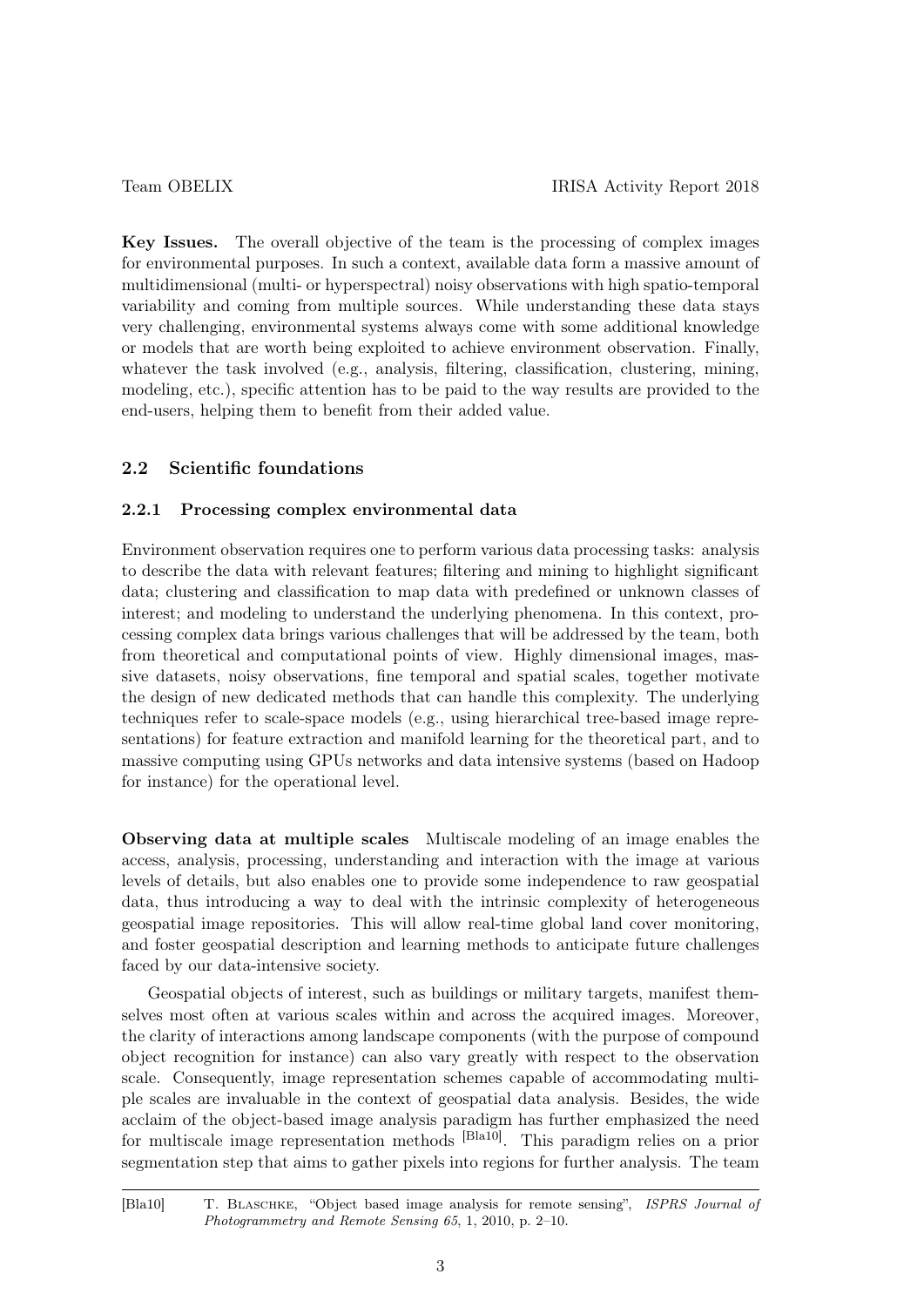has introduced various efficient segmentations algorithms, with a focus on supervised techniques that rely on user knowledge or input.

In particular, given a satellite image at a single resolution, various methods have been designed for constructing its multiscale representation. Wavelets and Gaussian pyramids for example, are popular multiresolution tools in this regard, employed especially with the purpose of image fusion (pan sharpening) and change detection. Unfortunately, they fail to preserve the contours of the image components, and consequently do not lend themselves well for multiscale object-based image analysis. Hierarchical representations form a relevant alternative introduced by the mathematical morphology community. Among the available tree models belonging to this category, partition hierarchies consist of producing segmentation maps of their input at various coarseness levels, with the latter being directly related to the scale under consideration. Inclusion hierarchies rely on the iterative nesting of image components, e.g., from isolated extrema to larger objects. Both models enable efficient representation and direct subsequent extraction of meaningful image regions at arbitrary scales. Hence, multiple tree models relying on these powerful representations have been introduced [SW09], e.g., binary partition trees, or min/max trees. Moreover, certain tree variations can accommodate flexible segmentation strategies according to arbitrary criteria, while additionally preserving the contours of image components [PLCS12]. We explore in the team how to build such hierarchical models from large and multivariate datasets. In order to face the inherent complexity of remote sensing data, we also consider to exploit some prior knowledge when constructing the image model, e.g., in high dimensional spaces.

The description of image content (or feature extraction) is a stage of crucial importance for various geospatial applications, such as content-based retrieval, classification and mapping. Consequently, a plethora of content descriptors have been elaborated in this regard, either at pixel, region or global level, capturing spectral, textural, shapebased, geometric and even localized image properties. Even though content-description approaches have come a long way in the past couple of decades, the challenges, practical requirements and complexity of the data under consideration have increased just as much, if not more. Indeed, content description has to be robust against global and local illumination, rotation, scale variations and geometric deformations. Moreover, with the advances in terms of spatial and spectral resolutions, content descriptors are expected to adapt to their variations, so as to exploit the additional information; for instance by means of descriptors capable of capturing fine spectral image characteristics, or even particular spatial arrangements of predefined objects. Furthermore, the availability of time series has enabled a whole new level of temporal queries that require suitable temporal features. The team aims to elaborate such original and robust features, e.g., with a focus on morphological attributes taking into account some prior knowledge.

Facing the curse of dimensionality Environmental data usually come with high dimensionality, either in the number of samples or in the number of dimensions per

| [SW09] | P. SALEMBIER, M. WILKINSON, "Connected operators", IEEE Signal Processing Magazine |
|--------|------------------------------------------------------------------------------------|
|        | $6, 6, 2009$ , p. 136-157.                                                         |
|        |                                                                                    |

[PLCS12] B. Perret, S. Lefèvre, C. Collet, E. Slezak, "Hyperconnections and hierarchical representations for grayscale and multiband image processing", IEEE Transactions on Image Processing 21, 1, January 2012, p. 14–27.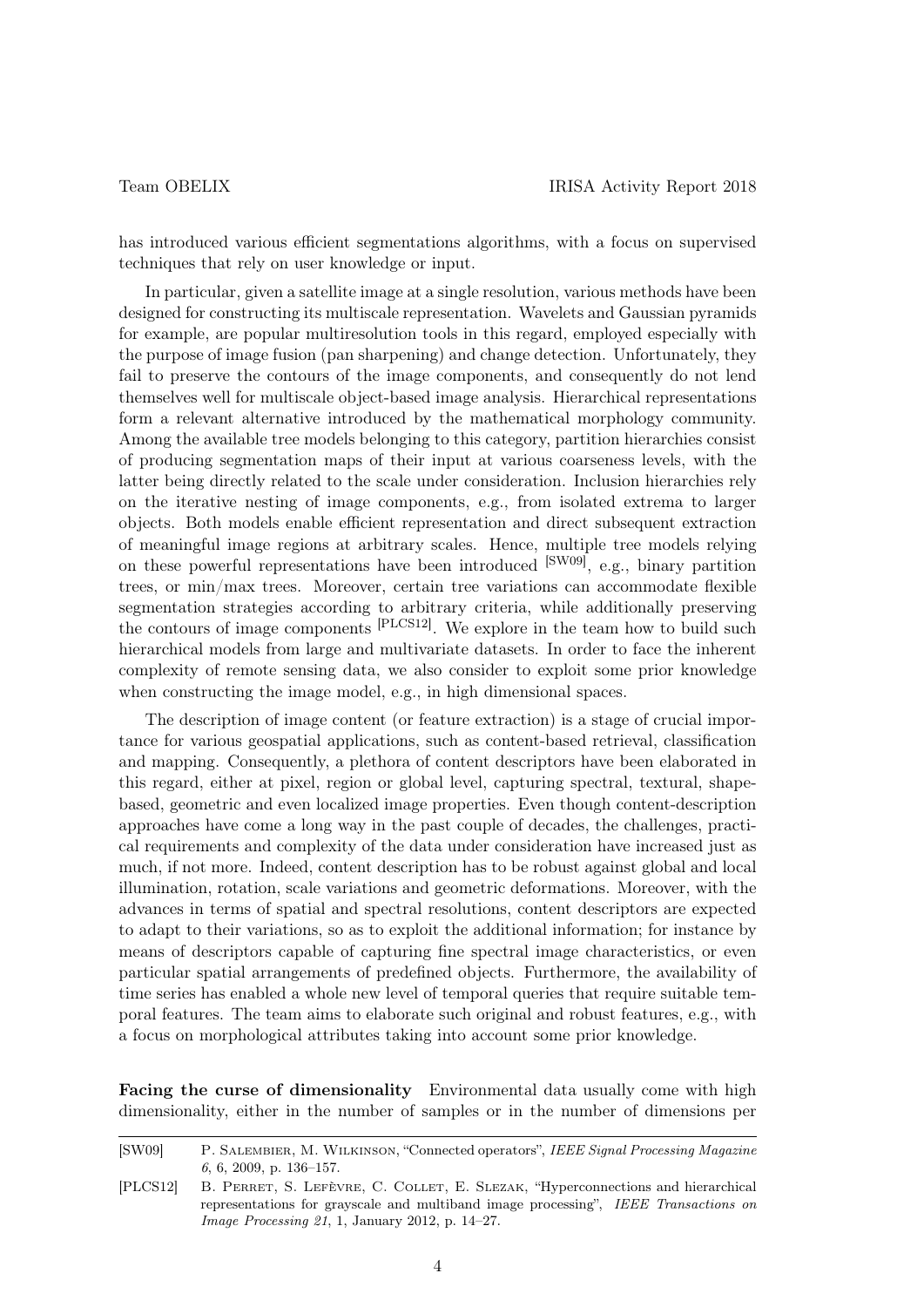sample. A good example is found in Hyperspectral Imaging, where a pixel is a vector of reflectances sampled over different wavelengths, and an image is therefore a data cube usually containing several hundreds of reflectances per pixel. This dimensionality comes with several problems that arise either from a statistical viewpoint (curse of dimensionality) or from computational issues. A good solution is found in dimensionality reduction techniques, which hopefully provide concise representation of the initial information. This reduced information set could be obtained through the embedding of the original data in a lower dimensional but meaningful space. This embedding usually stems from a variety of different energy functions to be optimized, generally associated to the quality of reconstruction of the samples from the embedding space to the original input space. The matrix factorization problem provides a well-grounded framework to a wide class of dimensionality reduction techniques. By decomposing a given data matrix into a product of two matrices (representing respectively the embedding space and the surrogate representation on the data in this space), one can find the expression of several well known transformations by setting constraints on the embedded space or the decomposition. Hence, the Principal Component Analysis is obtained when an orthogonality constraints is set on the vectors of the embedding space. Setting a positivity constraint on both matrices lead to the well known nonnegative matrix factorization. Adding sparsity constraints on the embedding vectors leads to sparse PCA techniques, while imposing it on the reduced coordinates lead to the sparse coding.

We have started in the team to work extensively on the convex formulation of these problems, since it buries strong relations with the underlying physics of the phenomena: the observed data are then assumed to a be mixture of existing, identified, components. As examples, in the case of hyperspectral data, at a given location, and because of the spatial resolution of the captor and scattering effects, the value contained in one pixel is assumed to be a combination of several spectra that describe the reflectance of a "pure" material (e.g., soil, water, asphalt, etc.). Those materials are said to be endmembers. The problem of unmixing  $[BDPD+12]$  those data amounts to find which of those endmembers are present in the pixel spectrum, and in which proportion (abundance). This constitutes a difficult ill-posed inverse problem for which no closed-form solutions are available, but where matrix factorization techniques provide appealing solutions (e.g. sparsity constraints or convexity constraints). We also plan to use those kind of technique for the analysis and unmixing of time series representing land covers.

Also, the dimensionality problems can be solved to some extent by subsampling the original dataset, and providing this way a subset of the data which contains most of the relevant information. As a matter of fact, this subsampling problem buries a lot of resemblances with the matrix factorization problem, since they both try to identify low ranks approximations of the original data matrix. In the literature, this sub-sampling problem is also referred to as precise definition or, as coarse graining. Several criteria can be defined to evaluate the quality of this approximation: Minimization of the eigenvector distortion, label propagation, spectrum perturbation, maximization of the data coverage and diversity, etc. Sometimes, these methods make the assumption that the dataset

<sup>[</sup>BDPD<sup>+</sup>12] J. M. Bioucas-Dias, A. Plaza, N. Dobigeon, M. Parente, Q. Du, P. Gader, J. Chanussot, "Hyperspectral unmixing overview: Geometrical, statistical, and sparse regression-based approaches", Selected Topics in Applied Earth Obs. & Remote Sensing, IEEE J. 5, 2, 2012, p. 354–379.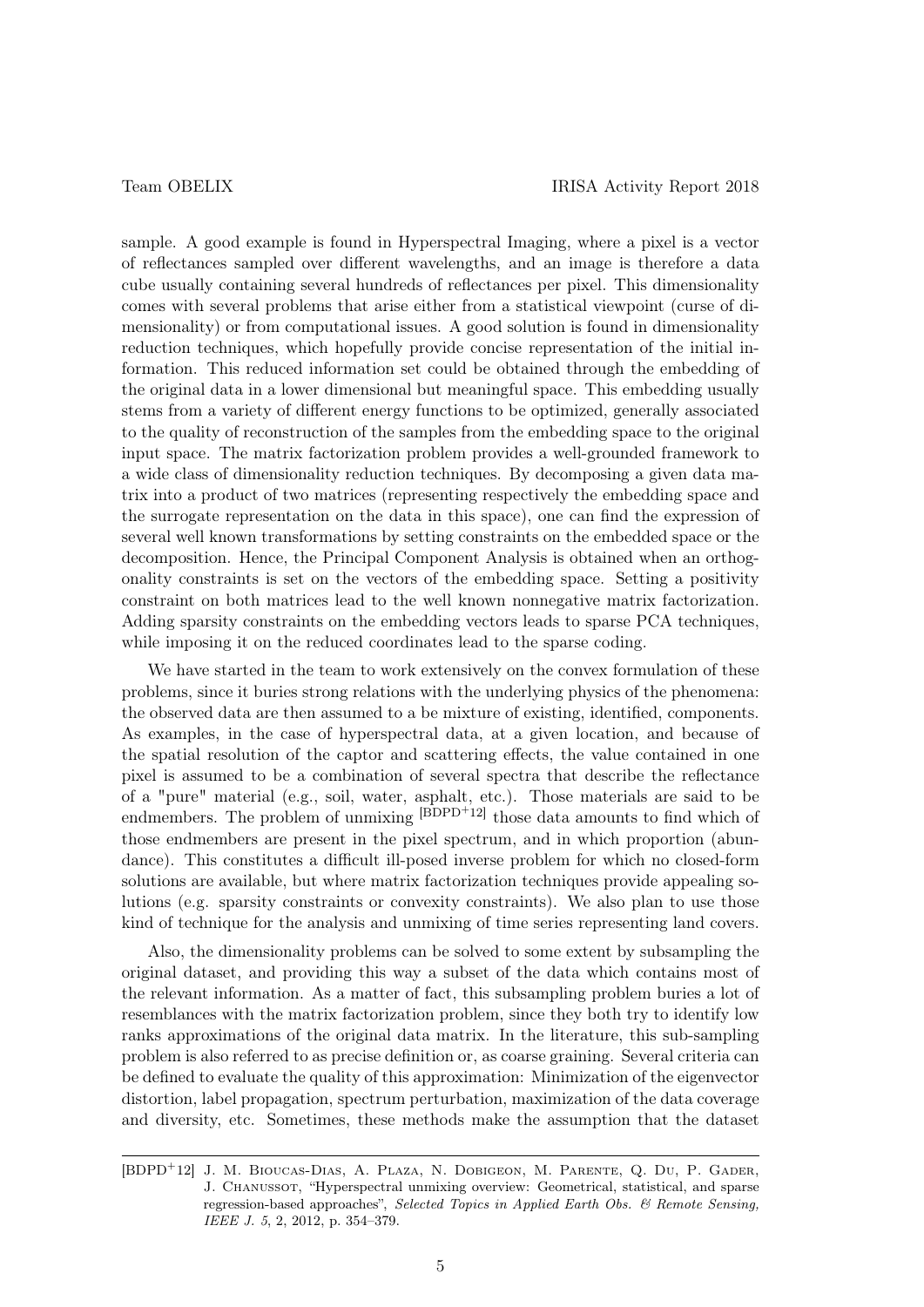lives onto a smooth manifold, the structure of which should be preserved through the sub-sampling process. Among others, it is possible to characterize the manifold thanks to the Laplace-Beltrami operator, which is a generalization of the Laplace operator to Riemannian manifolds. In [CL06], the Laplace-Beltrami operator is shown to be fairly well approximated by the Gaussian kernel, exhibiting a strong link between the manifold study and kernel methods in machine learning (with RBF kernels) from which the team has designed a new manifold learning algorithm <sup>[CBJ11]</sup>. Furthermore, the team is studying the manifold in the input space, or its image in the feature space induced by a kernel, and is further exploring the problem of low rank approximations with dedicated and scalable kernel methods.

Adapting distributions and correcting data shifts Domain adaptation problems occur naturally in many applications of machine learning to real-world datasets [QCSSL09]. In remote sensing image analysis this problem arises frequently, since the acquisition conditions of the images (cloud cover, acquisition angle, seasonal variations) are most often different. As a consequence, even if the images contain the same type of objects, the observed data distribution undergoes a d-dimensional and often nonlinear spectral distortion, i.e. a distortion that is local, class-specific and that impacts differently each region of the electromagnetic spectrum.

One way to solve this problem is to perform an adaptation between the two ddimensional image domains, in order to achieve a relative compensation of the shift by matching the data clouds to each other. Provided that the data are expressed as graphs and embed a topological structure, this problem can be seen as a graph matching problem and has been tackled as such in hyperspectral remote sensing.

Dealing with time series and dynamic patterns With the growing temporal resolution of remote sensors come new challenges including knowledge extraction from these large temporal datasets. New methods should then be designed so as to better understand dynamics of the observed phenomenons. One possible application is the monitoring of agricultural plots from series of remote sensing images. Here, data are available and their temporal resolution is such that a fine-grained analysis of farming behaviors can be performed.

Time-sensitive metrics (such as Dynamic Time Warping, DTW) have shown great impact on many time series retrieval tasks. We intend to investigate the use of such metrics at the core of machine learning and/or indexing algorithms. This implies to tackle two main (and related) issues.

First, many of these algorithms rely on the assumption that similarity between objects can be measured using distances, or metrics that are distances in some (possibly

| [CL06]  | R. COIFMAN, S. LAFON, "Diffusion maps", Applied and Comput. Harmonic Anal. 21, 1, |
|---------|-----------------------------------------------------------------------------------|
|         | $2006. \text{ p. } 5-30.$                                                         |
| [CBJ11] | N. COURTY, T. BURGER, L. JOHANN, "PerTurbo: a new classification algorithm based  |

on the spectrum perturbations of the Laplace-Beltrami operator", in:  $ECML/PKDD$ , 1, p. 359–374, 2011.

<sup>[</sup>QCSSL09] J. Quiñonero-Candela, M. Sugiyama, A. Schwaighofer, N. D. Lawrence, Dataset shift in machine learning, Neural information processing series, MIT Press, Cambridge, MA, 2009.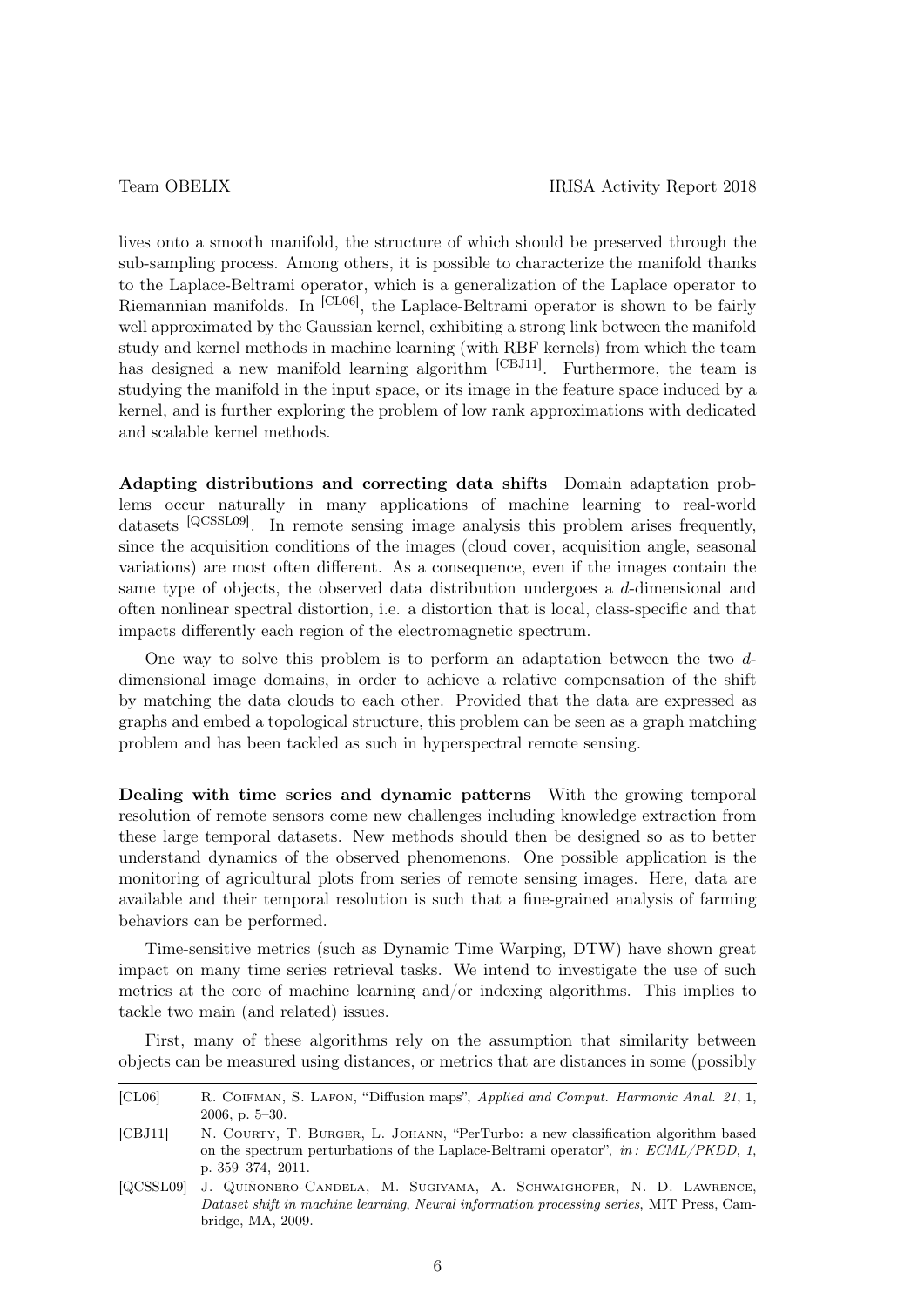unknown) spaces (this is the case of kernel functions), which is not the case for standard time-sensitive metrics. This has several implications on the use of time-sensitive metrics for machine learning. Some algorithms  $(e, q, k$ -means) make intensive use of barycenter computations: when using DTW-like metrics, new methods to approximate these as best should be introduced [PKG11]. Other algorithms, in the context of indexing, rely on triangular inequality to prune out the search space at query time. When such inequality does not hold, new pruning methods should be designed so as to perform efficient queries.

Second, most machine learning algorithms make intensive use of distance computations, which can be affordable if the considered distance is fast to compute but becomes a strong limitation when using DTW-like metrics. In order to deal with this issue, fast yet approximate computation of such distances could be used at the core of machine learning algorithms so as to trade accuracy for efficiency.

#### 2.2.2 Incorporating prior knowledge and models

To deal with the intrinsic complexity of images, environment observation can most often benefit from supplementary information (additional measurements, expert knowledge, physical models). Incorporating such information when processing environmental data is thus highly expected. We will address this issue in four different ways: i) data assimilation when dealing with physical models; ii) data fusion and dimensionality reduction when dealing with additional measurements, iii) active learning for interactions with expert knowledge and iv) supervision in the early steps of computer vision (e.g., feature extraction, image segmentation and representation, etc.). The two first points are discussed below whereas the third one is presented in the next section. Let us recall that the last point has been addressed in the previous section.

Coupling data and models In general many physical models exist to describe an environmental system. However, such models are rarely compatible with data analysis tools (e.g., models are non-linear and thus do not fit the classic assumptions in computer vision) and it is therefore of prime importance to design alternative strategies able to accurately mix the recent physical models with variables derived from images. Mixing data and models is commonly known as the data assimilation problem that has largely been studied in the geosciences community. However some specific difficulties due to the intrinsic nature of images (high dimension, 2D/3D projections, indirect observations, etc.) require the design of adapted methodologies.

From a thematic point of view, we will focus on two main applications: the recovery of small-scale velocity fields and the estimation of bio-physical parameters. Although these two aspects seem to be disconnected, they are of prime importance for us since: (i) they require the use of complementary data (low spatial resolution satellite with high temporal rate for wind fields and conversely, high and very high spatial resolution for biophysical parameters with low temporal rate); (ii) associated models are of different nature; we will thus explore a large panel of solutions; and (iii) as longer-term goal, we

<sup>[</sup>PKG11] F. Petitjean, A. Ketterlin, P. Gançarski, "A global averaging method for dynamic time warping, with applications to clustering", Pattern Recognition 44, 3, 2011, p. 678-693.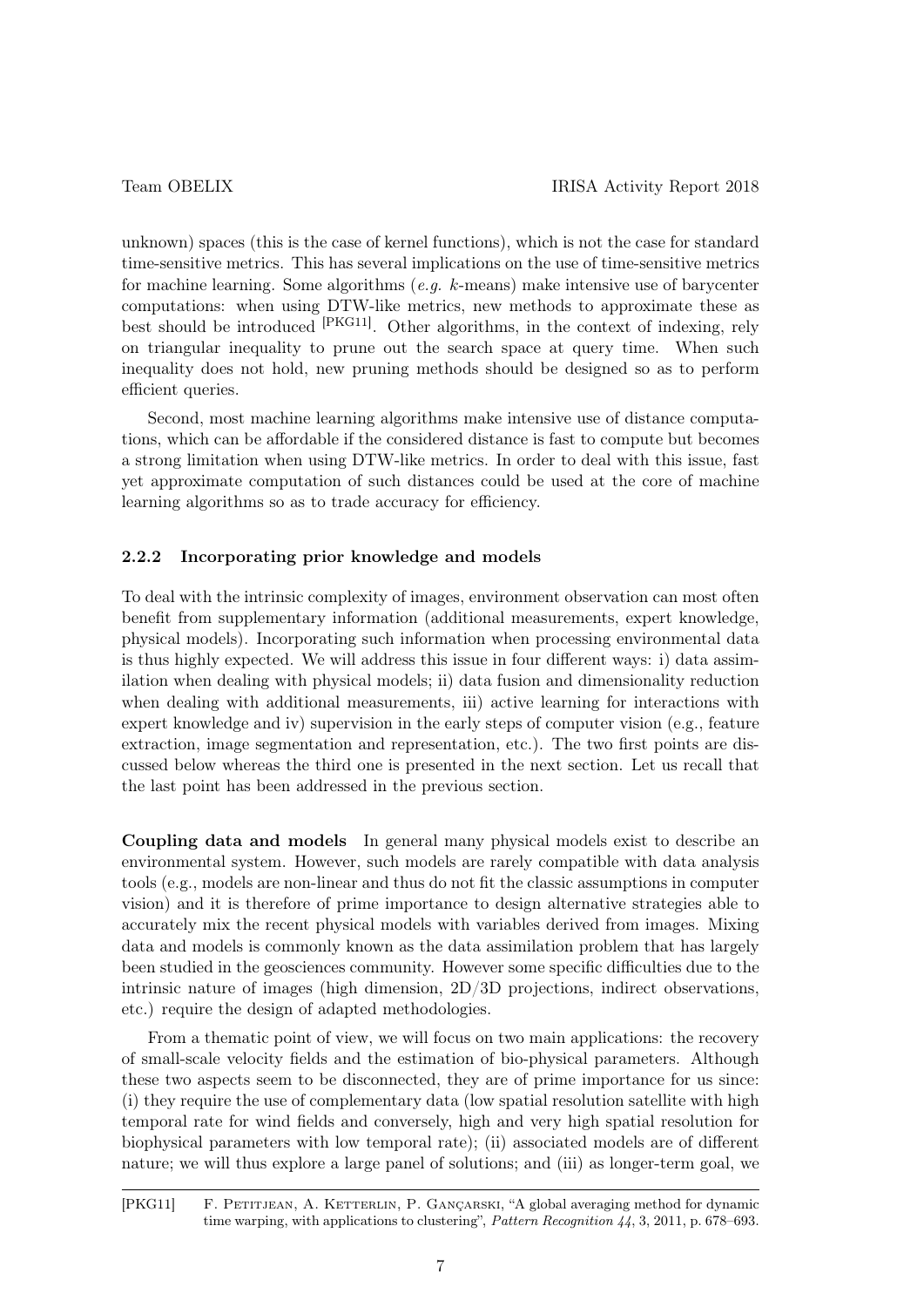plan to use complex models of climate/land cover interactions that require the knowledge of both biophysical variables and local winds (as pollutant dispersion or landscape evolution models).

From a methodological point of view, variational data assimilation and stochastic filtering techniques will be explored. Indeed, promising results have been obtained very recently through approaches relying on optimal control theory and data assimilation. The techniques proposed melt an imperfect modeling (based on Partial Differential Equations) of the physical process and an observation operator, leading to adequate optimal tools for consistent combination of model and observations. In this context the variational approach (3D-4D var) is a popular methodology. For turbulent 2D flows, curve and front tracking or data reconstruction from images, this enabled the recovering of the whole scale range of the flow. However as already mentioned, it has been observed that errors still remain on the fine scale structures. Yet, they are of prime importance in many applications related to climate and land-cover interactions as urban pollution understanding.To deal with fine scales, we will rely on our first works that consist in performing a multi-scale estimation by exploiting the framework of data assimilation where the usual temporal variable is now an artificial time between scales and the models are based on downscaling laws issued from fluid mechanics. We will rely on various observation operators: image-based ones and direct observations (issued from local sensors at lower altitudes) in order to estimate, in a single scheme, the velocities at various layers of the atmosphere by keeping the physical interactions between these layers. To that end, a large variety of physical models of scale interactions will be explored. These models are mainly developed in the Turbulence Laboratory of Tsinghua University (Beijing, China) with which we have many links and projects. The design of adapted image-based observation operators (link between the image luminance and the fine scale velocities) and the adaptation of existing physical models to this specific problem will be the key axes of researches.

When dealing with land cover studies, main parameters to be extract from remotely sensed data are: kind of land cover (built areas, water, roads or vegetation), surface roughness, temperature, moisture and the LAI (Leaf Area Index, related to the vegetation). In practice all parameters of interest can already be estimated from images. Let us however mention that in specific environments (urban, highly intensive agricultural landscapes), the estimation of the temperature is delicate since many interactions between land cover and temperature occur. We will thus build upon some previous work from OSUR [FDQ12] to design precise temperature estimation tools in urban environments. The idea is to adapt the existing models of temperature (at regional scales) to the scale of a city by extracting correlations/statistical relations between land cover and temperature. These relations will be computed from sparse representations and manifold learning techniques discussed in previous section. The specific case of bio-physical parameter and in particular LAI estimation will also be managed through stochastic filtering techniques. The underlying physical process of annual growth of leaves is indeed known and this information is at the moment not taken into account in existing and operational estimation tools. It may therefore be of high interest to take this knowledge

<sup>[</sup>FDQ12] X. Foissard, V. Dubreuil, H. Quenol, "Spatialization of urban heat island by multi regression in Rennes, France", in: 8th International Conference on Urban Climate, 2, Dublin, Ireland, 2012.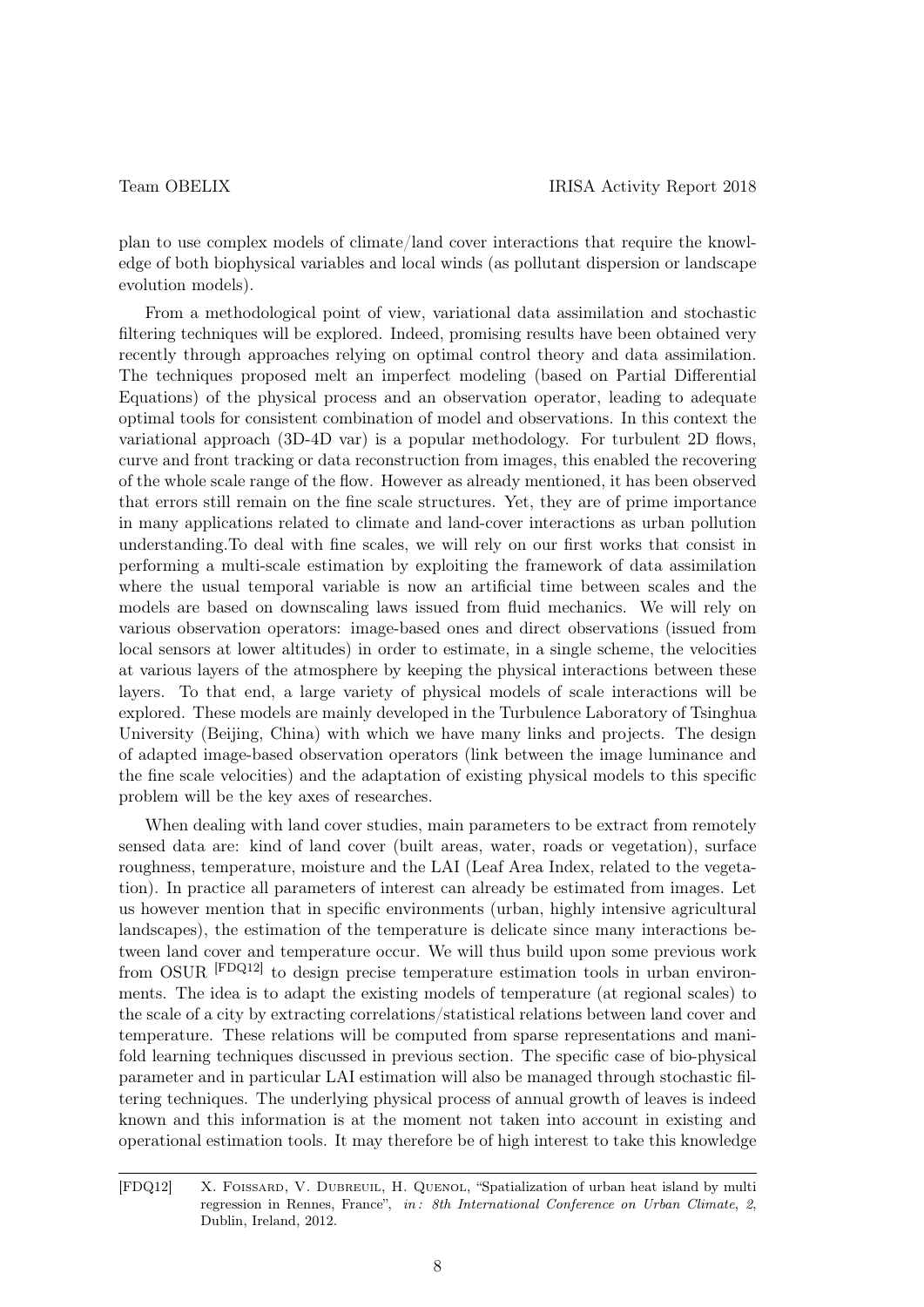into consideration. It has indeed two advantages: i) reduction of the noise and interpolation of missing data associated to the low temporal observations and ii) extraction of some hidden parameters related to the calibration of the dynamic models. We have been involved in this direction for the recovery of bio-physical parameters from medium resolution images in collaboration with the CPLANT team of CASIA (Institute of Automation of Chinese Academy of Sciences) which develops since more than 30 year a well known plant growth model (named GreenLab). Within the OBELIX team, we plan extend our first works and move from medium resolution to very high resolution data. As the GreenLab model requires many calibration parameters and is highly non linear, we will rely both on reduction techniques (to learn some parameters on known data sets) and particle-smoothing approaches which are more adapted to the manipulation of complex models than the variational data assimilation (in particular they do not require adjoint models which are tricky to design with GreenLab).

Combining various sources of information Since complementary observations are available for analyzing land cover parameters or winds (a wide range of remote sensing data, a set of on site measurements, hemispherical photographs, surveys), a specific care should be done regarding the combination of these data: even if mixing various sources can generally improve the quality of the estimation, an improper handling of this wealth of information is sometimes likely to introduce more noise and uncertainty in the measurement than expected precision. Combining this information is a crucial step since extracting values with a minimum of noise is the key point for analyzing and understanding the land covers. An accurate management and homogenization of this mass of information is then essential in order to extract usable time series. In particular, reducing the uncertainty is the fundamental issue when observations have variable degrees of confidence. Here we will explore the theory of evidence that is particularly suited to decision making by management of uncertainty <sup>[Sha76]</sup>. We recently explored this aspect to combine observations in order to detect edges in satellite images, to detect changes in remote sensing data from past and present or to evaluate the influence of climatic parameters on the land. Recently, several theoretical extensions have been proposed in order to properly handle sources of data potentially paradoxical, subjective or symbolic <sup>[DS06]</sup> or to apprehend correlated sources <sup>[Den99]</sup>. We will explore such solutions that are perfectly suited to the variety of data we have to deal with.

#### 2.2.3 Putting the user in the loop

Since most of the results of the methodological developments of the team will be aimed towards nonspecialists of computer science (computer vision and image processing, machine learning and data mining), a particular focus will be given to their understanding by the end-user. The objectives are both to facilitate their interactions with the tools, and provide easy ways to understand the results of the different algorithms. We refer to

[Sha76] G. Shafer, Mathematical Theory of Evidence, Princeton University Press, 1976.

[Den99] T. Denoeux, "Reasoning with imprecise belief structures", Int. J. Approx. Reasoning 20, 1, 1999, p. 79–111.

<sup>[</sup>DS06] J. Dezert, F. Smarandache, "Introduction to the Fusion of Quantitative and Qualitative Beliefs", Information and Security 20, 2006, p. 9–49.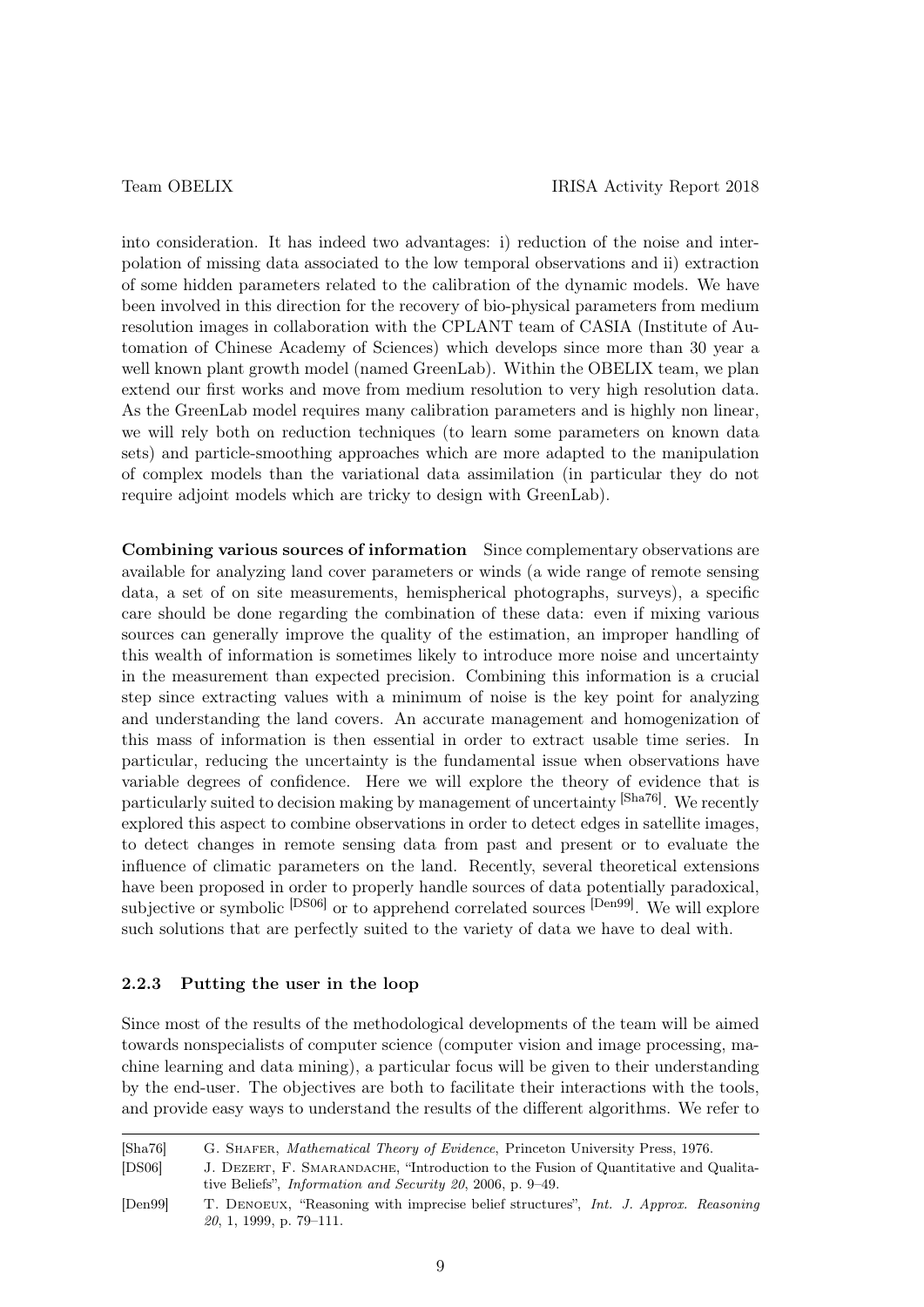the first category as "active processing", where the user is supposed to interact with the algorithm to achieve a better result, and to the second one as "visual analytics", since the visualization of the algorithm results is meant to provide a thorough understanding of the observed phenomenon.

Active processing Analysis and understanding of EO images is usually performed in a supervised mode, where the expert is able to provide a representative learning dataset. The latter usually contains a sufficient information about the underlying distributions, which is usually not true, mostly because the labelling activity is time consuming (and also prone to errors), and also because only few criteria can be designed to assess the completeness of descriptions. As a matter of fact, increasing the learning set size can be efficiently done if the learning algorithm is endowed with auto-analysis properties, and is capable of determining which is the best information to add to the system (which samples should be labelled to gain accuracy in the class models, or in the boundaries between the classes). It then ask the user to label this data (or a subset of the data). Yet, this problem of active learning has been well studied in the previous decades, and has also been completed by recent advances in the context of semi-supervised learning, which assumes that also the unlabelled samples can be used for learning class models or driving feature extraction. We propose nethertheless to work on this type of active learning strategies, either by designing new strategies to determine the missing pieces of the learning (such as the one developed in the Perturbo framework or by integrating prior knowledges from physical models or simulation methods in the active strategy. Here, the learning set is enhanced by samples that are not collected from real data, but automatically produced by a simulation model. This kind of bootstrapping by synthetic data has recently been shown to work successfully in the context of crowd video analysis, and we foresee to extend these concepts to environmental data.

Following the objectives of the team to develop supervised feature extraction and supervised image representation and segmentation, we also consider involving the expert in the earlier steps of computer vision through the active paradigm. Indeed, the team will build upon its expertise on efficient algorithms for image representation and segmentation to propose interactive segmentation and analysis schemes that will let the user to explore its datasets in real-time. Image representations and segmentations will be produced in real-time by tacking into account user feedback, leading to a specific view of the data that fits user needs.

Visual Analytics The multimodal observation of the environment through a variety of sensors, as well as simulation models running at fine scales, contribute to produce a large amount of information, which complexity cannot be handled directly by the user. For this information to be processed directly by a human operator, new paradigms of representations are to be explored. Those paradigms usually involve the visual system, which demonstrates in our day to day life capacities which computer scientists fail to reproduce with computers. Turning an information in a some visual clues or easyto-apprehend chart is in itself a challenging task. Environmental data, that are in essence spatialized and temporal, can however be easily mapped on animated geocentric earth representations. It remains nonetheless that complex data will lead complex representations, that require one to pre-analyze the data before its visualization, either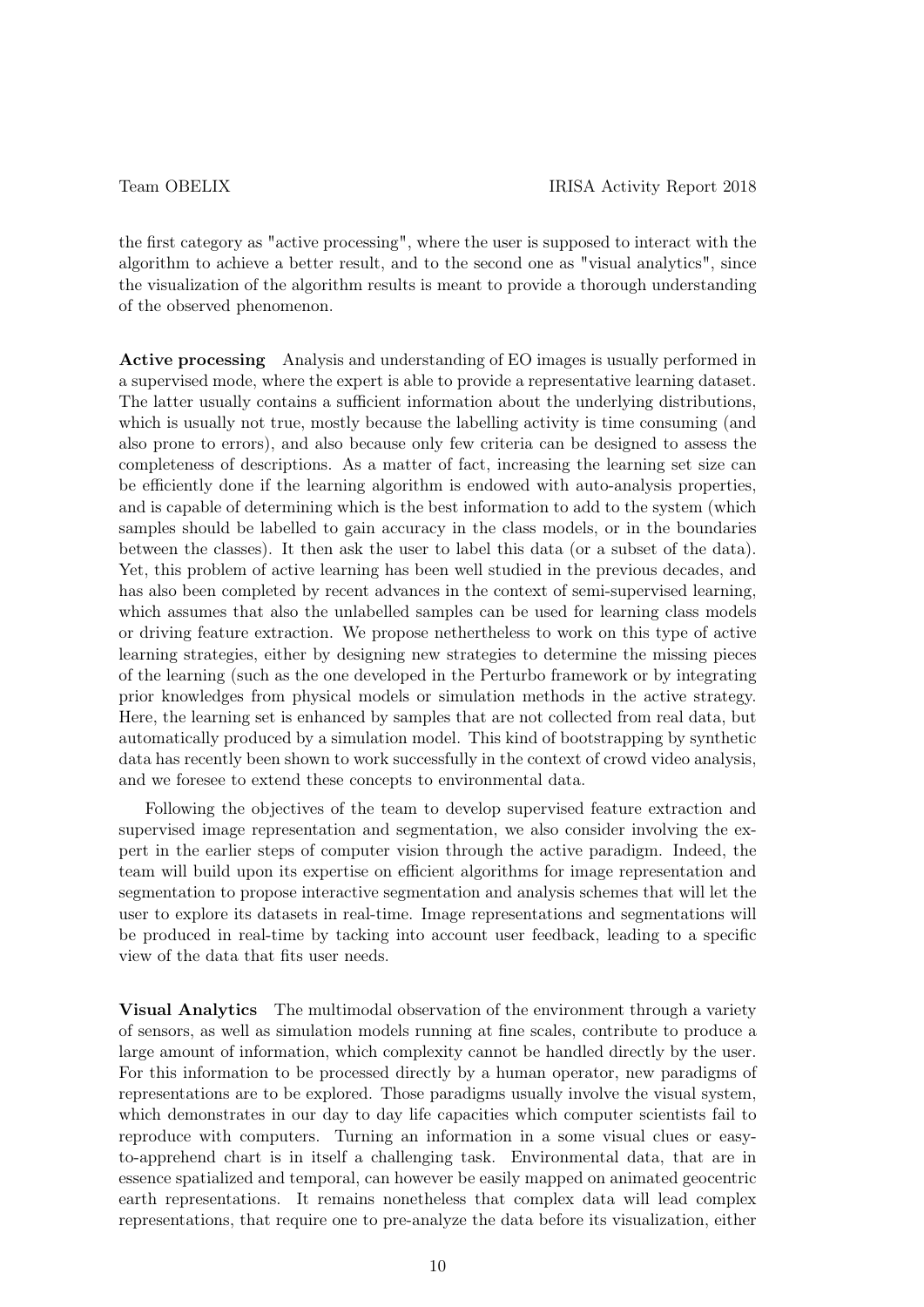for computational issues, or either to extract the meaningful information inside.

The team intends to first specialize some methodologies to achieve this goal (e.g., explain some unobserved data by a combination of known data, as can be done with matrix factorization techniques), before considering visualization methods. This last point belongs to the category of visual analytics and can be considered as a crucial step to help decision makers exploit rapidly scientific advances. those aspects constitute some middle-term objectives for the development of the team. To ensure dissemination among the scientific communities, the team aims to follow open-source initiatives and to deliver a series of tools dedicated to the end-user appropriation of results.

# 3 Scientific achievements

#### 3.1 Hierarchical image analysis

Participants: Sébastien Lefèvre, François Merciol, Laetitia Chapel, Thomas Corpetti, Minh Tan Pham, Caglayan Tuna, Florent Guiotte, Behzad Mirmahboub.

Hierarchical representations provide a powerful way to model, analyze and process images beyond the simple grayscale ones. Following the PhD of Petra Bosilj defended in 2016, we have published a survey paper on morphological hierarchies [\[2\]](#page-29-0). Moreover, we have shown that such hierarchies could be extracted not only from raw data but also from derived channels capturing the texture information, thus ensuring some robustness to textured images [\[8\]](#page-29-1). Application of hierarchies on 3D point clouds and satellite image time series are respectively addressed in the PhD of Florent Guiotte and Caglayan Tuna. Large-scale mapping initiated in 2017 was pursued [\[21\]](#page-31-0).

We have also continued to propose and review extensions of the well-known attribute profile. While the original formulation consists in gathering the pixel values reconstructed from the multiple filtering steps, we have proposed to replace these values by some advanced features, thus leading to the so-called feature profiles [\[7\]](#page-29-2). We then compare these features with our previous LFAP [\[23\]](#page-31-1), and offered a review on the field in [\[24\]](#page-31-2).

Note that these researches on hierarchical image analysis are going to be continued within an ANR PRCI project MULTISCALE held by the team that has been accepted this year (for a starting date in 2019).

#### 3.2 Deep Learning for Remote Sensing

Participants: Sébastien Lefèvre, Luc Courtrai, Nicolas Audebert, Minh Tan Pham, Ahmed Samy Nassar.

The Ph.D. of Nicolas Audebert jointly with ONERA on semantic segmentation was completed. During this last year, the work on data fusion was consolidated (journal publication [\[1\]](#page-29-3)) and several new directions were taken, including: the addition of an ancillary task (distance map regression) to improve the edges of objects [\[9\]](#page-29-4) with a satisfactory use in building detection [\[14\]](#page-30-0), the use of generative adverserial networks to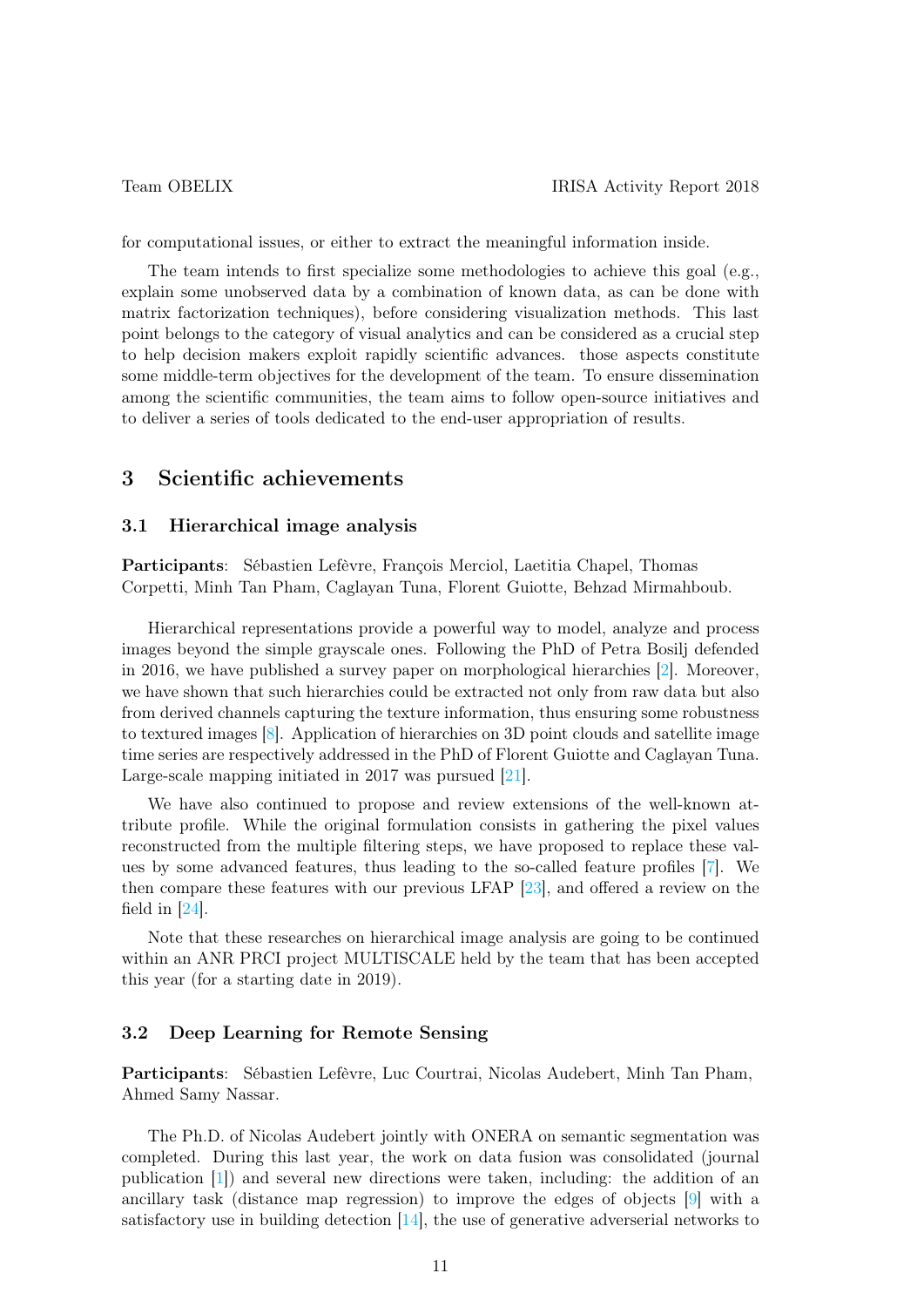counter the lack of training samples in hyperspectral imagery [\[10\]](#page-29-5).

In the context of the DELORA project, we start some work on object detection with the aim to detect buried networks in ground-penetrating radar data. The proposed solution was based on fine-tuning a standard Faster-RCNN network with both real and simulated data [\[25,](#page-31-3) [26\]](#page-31-4). Object detection (but from multiple views) is also the topic of the Ph.D. of Ahmed Samy Nassar cosupervised with Jan Dirk Wegner from ETH Zurich.

### 3.3 Change detection and time series analysis

Participants: Adeline Bailly, Thomas Corpetti, Romain Tavenard, Zheng Zhang, Chloé Friguet, Laetitia Chapel, Pierre Gloagen.

Time series analysis From a thematic point of view, the analysis of crops and the way they are managed is a very hot point. Therefore, High Spatial Resolution (HSR) remote sensing time series are of prime importance to monitor those systems. However, because of the complexity of the resulting time series, the identification of various practices using conventional tools is no easy task. Continuing a line of work about metric learning, we have studied the use of these techniques for nearest neighbour search [\[11\]](#page-30-1).

Scalable clustering of trajectories In the context of the surveillance of the maritime traffic, a major challenge is the automatic identification of traffic flows from a set of observed trajectories, in order to derive good management measures or to detect abnormal or illegal behaviours for example. We propose a new modelling framework to cluster sequences of a large amount of trajectories recorded at potentially irregular frequencies. The model is specified within a continuous time framework, being robust to irregular sampling in records and accounting for possible heterogeneous movement patterns within a single trajectory. The clustering is performed using non parametric Bayesian methods, namely the hierarchical Dirichlet process, and considers a stochastic variational inference to estimate the model's parameters.

Clustering of Time Series has also been explored to analyse rainfall situations in South America [\[6\]](#page-29-6).

# 3.4 Active learning to assist annotation of aerial images in environmental surveys

Participants: Romain Dambreville, Chloé Friguet, Mathieu Laroze, Sébastien Lefèvre.

Remote sensing technologies greatly ease environmental assessment using aerial images. Such data are most often analyzed by a manual operator, leading to costly and non scalable solutions. In the fields of both machine learning and image processing, many algorithms have been developed to fasten and automate this complex task. Their main common assumption is the need to have prior ground truth available. However, for field experts or engineers, manually labeling the objects requires a time-consuming and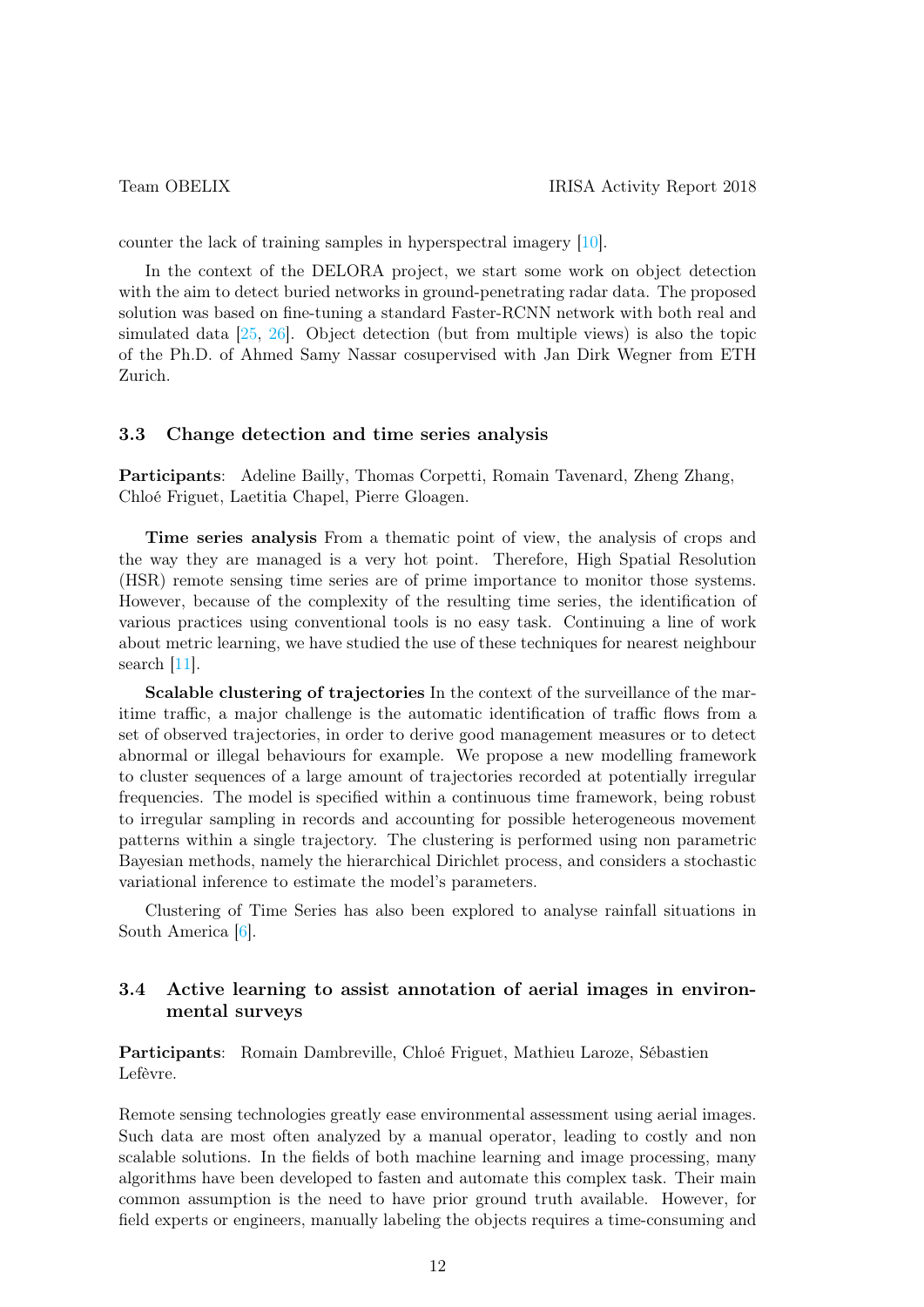tedious process. Restating the labeling issue as a binary classification one, we propose a method to assist the costly annotation task by introducing an active learning process, considering a query-by-group strategy. Assuming that a comprehensive context may be required to assist the annotator with the labeling task of a single instance, the labels of all the instances of an image are indeed queried. A score based on instances distribution is defined to rank the images for annotation and an appropriate retraining step is derived to simultaneously reduce the interaction cost and improve the classifier performances at each iteration.

The main results regarding the classification rate along with the chosen re-training strategy and the number of interactions with the user have been published in two conferences [\[17,](#page-30-2) [16\]](#page-30-3).

#### 3.5 Optimal Transport for machine learning and remote sensing

Participants: Nicolas Courty, Laetitia Chapel, Romain Tavenard.

Following our works on optimal transport for domain adaptation initiated in 2014, we developed an activity centered around the theme of optimal transport for machine learning. This research axis is mainly supported through ANR OATMIL led by Nicolas Courty.

Domain adaptation and computer vision. Following our early works on domain adaptation with optimal transport, we proposed novels methods adapted to deep computer vision settings:

- DeepJDOT: Deep Joint Distribution Optimal Transport for Unsupervised Domain Adaptation. In computer vision, one is often confronted with problems of domain shifts, which occur when one applies a classifier trained on a source dataset to target data sharing similar characteristics (e.g. same classes), but also different latent data structures (e.g. different acquisition conditions). In such a situation, the model will perform poorly on the new data, since the classifier is specialized to recognize visual cues specific to the source domain. In this work we explore a solution, named DeepJDOT, to tackle this problem: through a measure of discrepancy on joint deep representations/labels based on optimal transport, we not only learn new data representations aligned between the source and target domain, but also simultaneously preserve the discriminative information used by the classifier. We applied DeepJDOT to a series of visual recognition tasks, where it compares favorably against state-of-the-art deep domain adaptation methods. Published at ECCV 2018 [\[13\]](#page-30-4).
- Detecting Animals in Repeated UAV Image Acquisitions by Matching CNN Activations with Optimal Transport. Repeated animal censuses are crucial for wildlife parks to ensure ecological equilibriums. They are increasingly conducted using images generated by Unmanned Aerial Vehicles (UAVs), often coupled to semi-automatic object detection methods. Such methods have shown great progress also thanks to the employment of Convolutional Neural Networks (CNNs), but even the best models trained on the data acquired in one year struggle predicting animal abundances in subsequent campaigns due to the inherent shift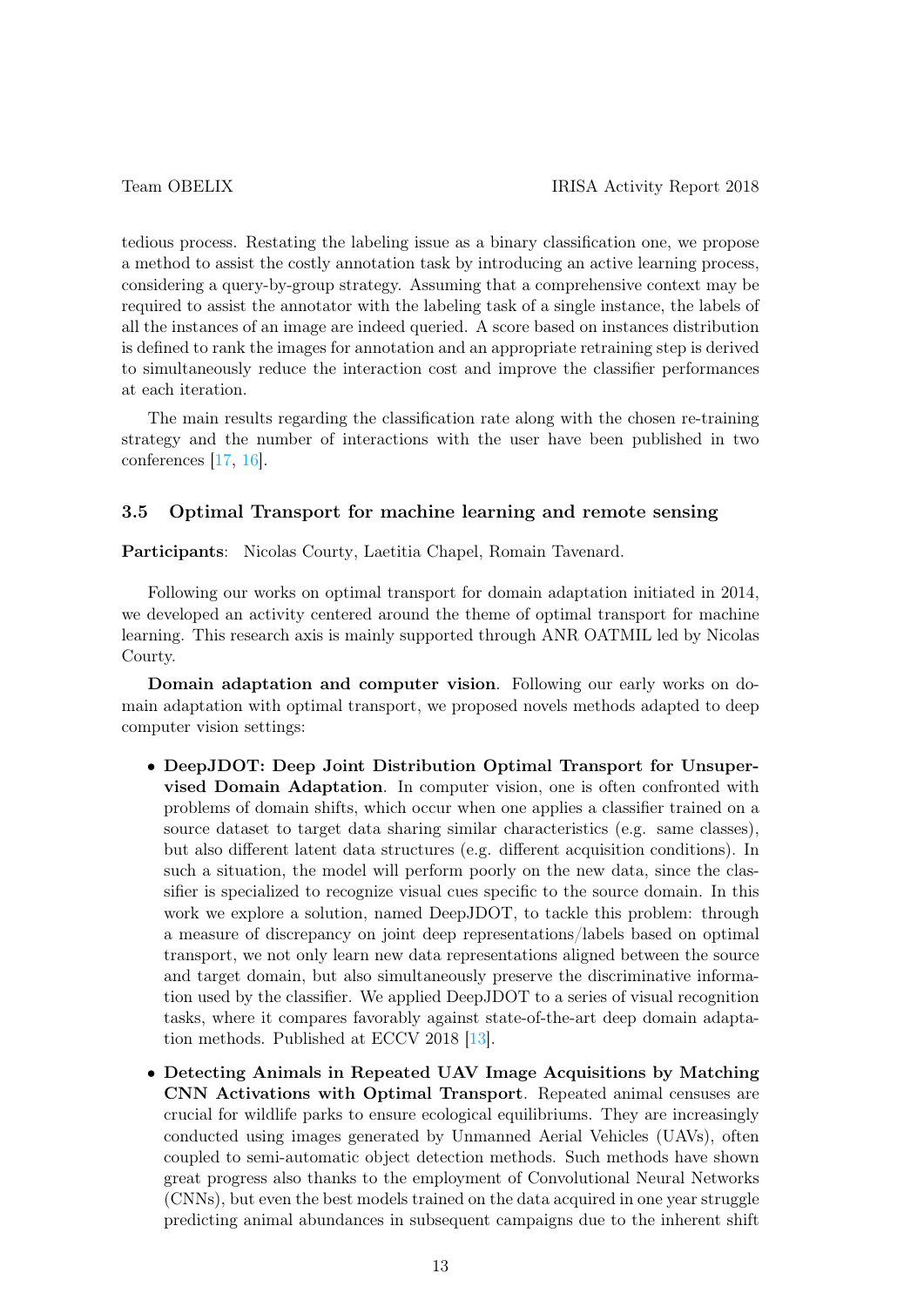between the datasets. In this paper we adapt a CNN-based animal detector to a follow-up UAV dataset by employing an unsupervised domain adaptation method based on Optimal Transport. We show how to infer updated labels from the source dataset by means of an ensemble of bootstraps. Our method increases the precision compared to the unmodified CNN, while not requiring additional labels from the target set. Work done in collaboration with Wagenningen University (Prof. Tuia group), published at IGARSS 2018 [\[15\]](#page-30-5)

Wasserstein Discriminant Analysis. Wasserstein Discriminant Analysis (WDA) is a new supervised method that can improve classification of high-dimensional data by computing a suitable linear map onto a lower dimensional subspace. Following the blueprint of classical Linear Discriminant Analysis (LDA), WDA selects the projection matrix that maxi- mizes the ratio of two quantities: the dispersion of projected points coming from different classes, divided by the dispersion of projected points coming from the same class. To quantify dispersion, WDA uses regularized Wasserstein distances, rather than cross-variance measures which have been usually considered, notably in LDA. Thanks to the the underlying principles of optimal transport, WDA is able to capture both global (at distribution scale) and local (at samples scale) interac- tions between classes. Regularized Wasserstein distances can be computed using the Sinkhorn matrix scaling algorithm; We show that the optimization of WDA can be tackled using automatic differentiation of Sinkhorn iterations. Numerical experiments show promising results both in terms of prediction and visualization on toy examples and real life datasets such as MNIST and on deep features ob- tained from a subset of the Caltech dataset. Published in the Springer Machine Learning journal [\[4\]](#page-29-7).

Learning Wasserstein Embeddings. The Wasserstein distance received a lot of attention recently in the community of machine learning, especially for its principled way of comparing distributions. It has found numerous applications in several hard problems, such as domain adaptation, dimensionality reduction or generative models. However, its use is still limited by a heavy computational cost. Our goal is to alleviate this problem by providing an approximation mechanism that allows to break its inherent complexity. It relies on the search of an embedding where the Euclidean distance mimics the Wasserstein distance. We show that such an embedding can be found with a siamese architecture associated with a decoder network that allows to move from the embedding space back to the original input space. Once this embedding has been found, computing optimization problems in the Wasserstein space (e.g. barycenters, principal directions or even archetypes) can be conducted extremely fast. Numerical experiments supporting this idea are conducted on image datasets, and show the wide potential benefits of our method. Published at ICLR 2018 [\[12\]](#page-30-6)

Large-Scale Optimal Transport and Mapping Estimation. This work presents a novel two-step approach for the fundamental problem of learning an optimal map from one distribution to another. First, we learn an optimal transport (OT) plan, which can be thought as a one-to-many map between the two distributions. To that end, we propose a stochastic dual approach of regularized OT, and show empirically that it scales better than a recent related approach when the amount of samples is very large. Second, we estimate a Monge map as a deep neural network learned by approximating the barycentric projection of the previously-obtained OT plan. This parameterization allows generalization of the mapping outside the support of the input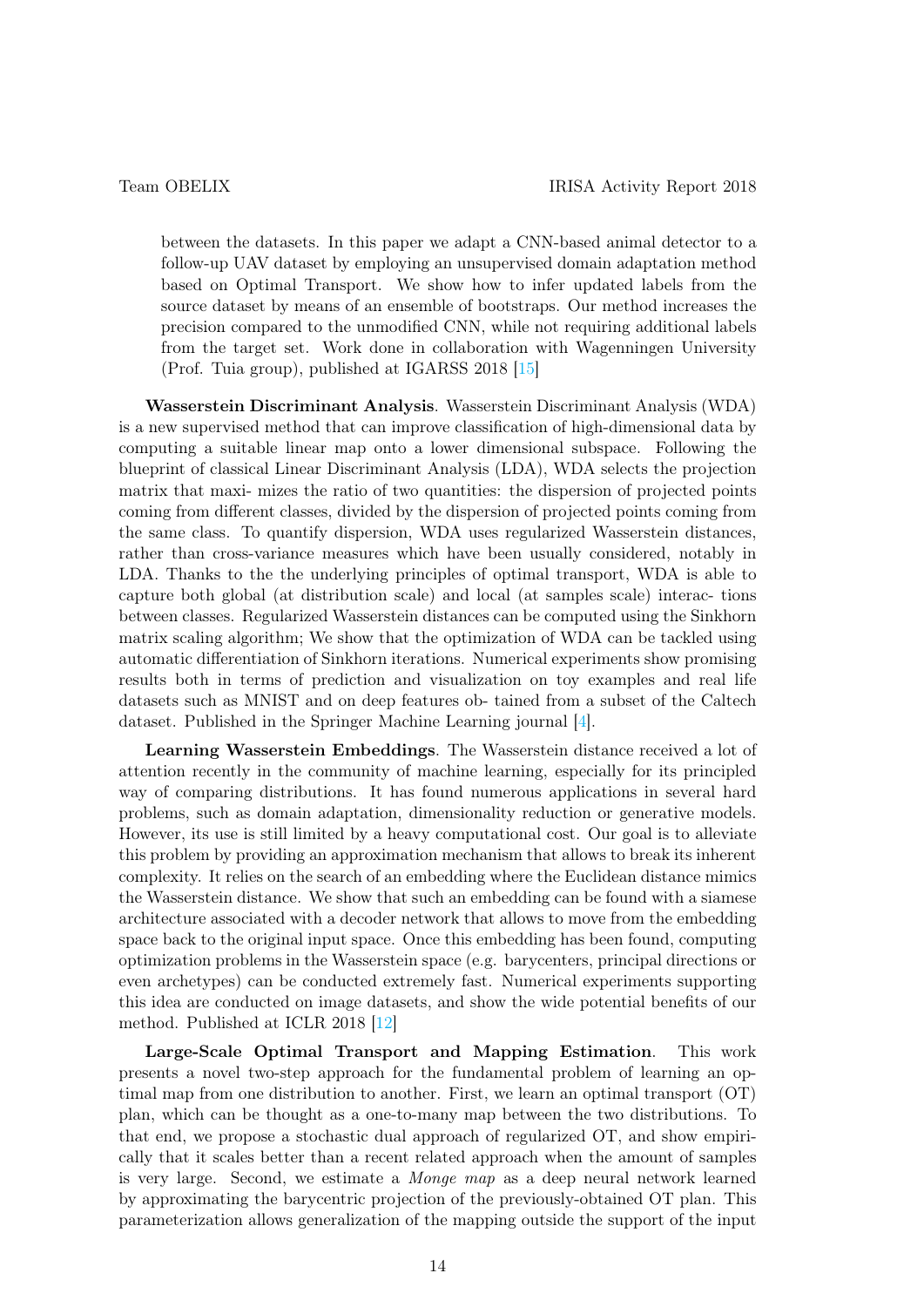measure. We prove two theoretical stability results of regularized OT which show that our estimations converge to the OT plan and Monge map between the underlying continuous measures. We showcase our proposed approach on two applications: domain adaptation and generative modeling. Work done in collaboration with Kyoto University, published at ICLR 2018 [\[27\]](#page-31-5)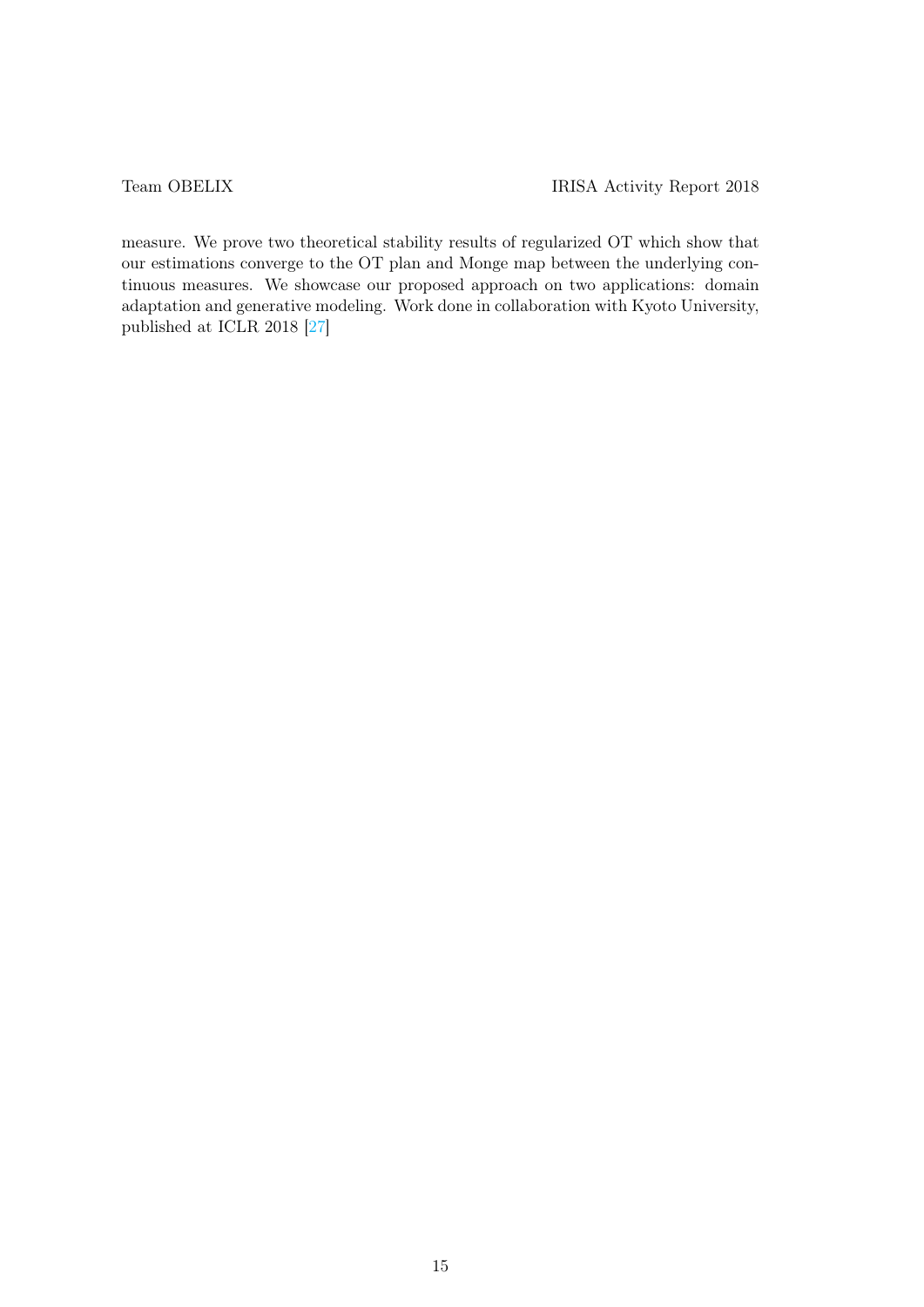# 4 Software development

# 4.1 Software development

In compliance with ACM requirements, most of our research code is being made available through http://gitlab.inria.fr/obelix for reproducibility purposes.

## 4.1.1 Triskele

Participants: François Merciol.

TRISKELE stands for Tree Representations of Images for Scalable Knowledge Extraction and Learning for Earth observation. Triskele is an open source  $C_{++}$  library that provides several algorithms for building hierarchical representation of remote sensing images. (CeCILL-B licence)

Source Code (IRISA): https: // gitlab. inria. fr/ obelix/ triskele/

## 4.1.2 Broceliande

Participants: François Merciol.

Broceliande is a software for classification remote sensing image. It use TRISKELE and Random Forest. (CeCILL-B licence).

Source Code (IRISA): https: // gitlab. inria. fr/ obelix/ broceliande/

## 4.1.3 tslearn

Participants: Romain Tavenard.

tslearn is a general-purpose Python machine learning library for time series that offers tools for pre-processing and feature extraction as well as dedicated models for clustering, classification and regression

Website and documentation: https: // tslearn. readthedocs. io (BSD-2-Clause license)

## 4.1.4 POT

Participants: Nicolas Courty, Laetitia Chapel, Romain Tavenard.

POT is an open source Python library that provides several solvers for optimization problems related to Optimal Transport for signal, image processing and machine learning. It has more than 110k downloads and 640 stars on github.

Website and documentation: https: // PythonOT. github. io/

Source Code (MIT): https: // github. com/ PythonOT/ POT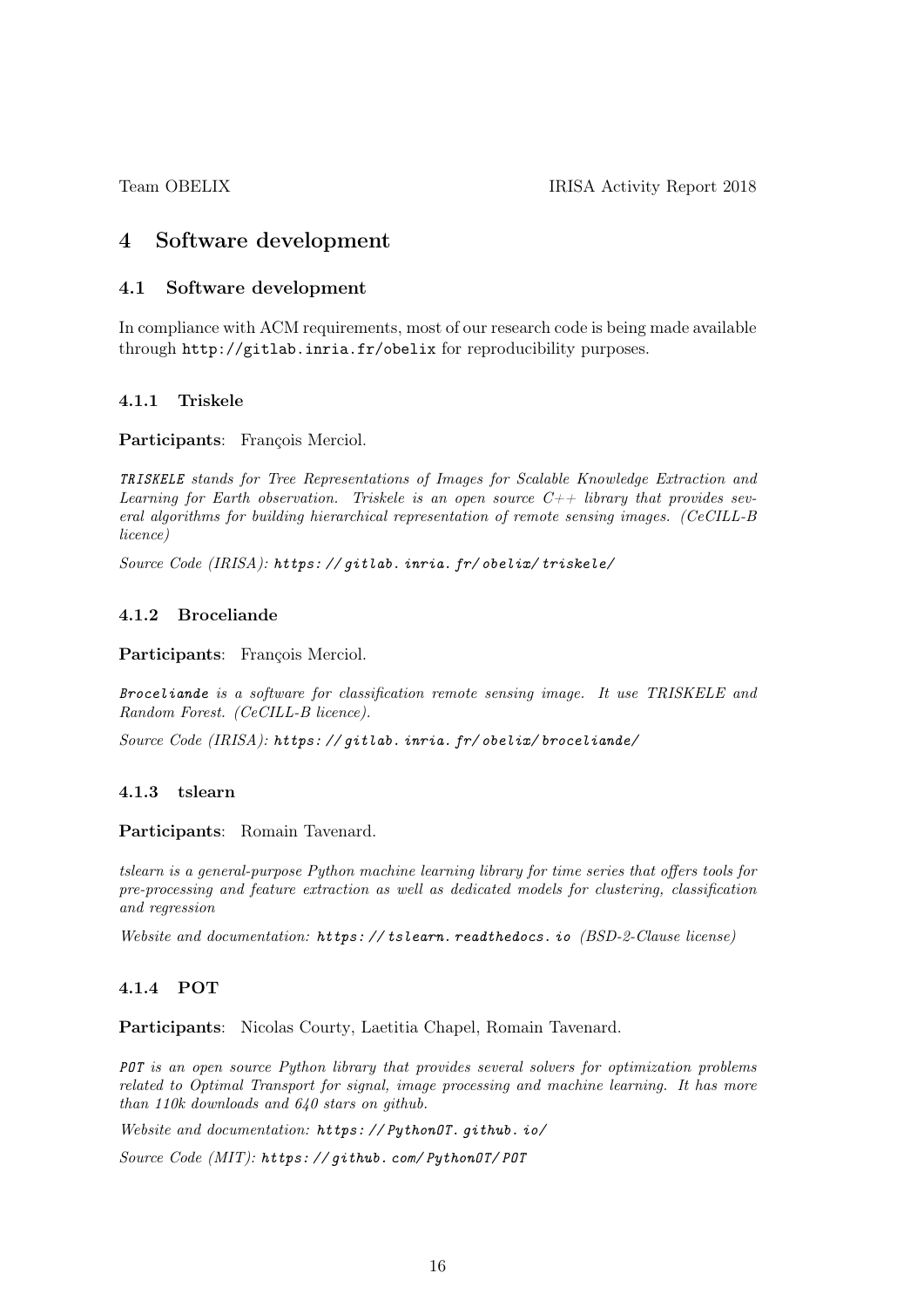# 5 Contracts and collaborations

### 5.1 International Initiatives

### 5.1.1 PHC Cai YuanPei – French Ministry of Foreign Affairs

Participants: Thomas Corpetti.

- Project type: PHC
- Dates: 2017–2019
- PI institution: CNRS
- Other partners: Chinese Academy of Sciences, Aerospace Institute Research Center
- Principal investigator: Thomas Corpetti

In a context of climate change, the monitoring of local climate evolution becomes crucial, especially for two main reasons:

- ensure quality of life of humans;
- ensure a sustainable agriculture.

As for the first point, prospective scenario expect that in 2050, 70% of the world population will live in cities (Unesco report, 2015). Ensuring a reliable quality of life in urban environments is then of prime importance. It is today admitted that vegetation can be an answer (it absorbs CO2, reduces heat, . . . ). However, today we only have a sparse information of the vegetation inside cities (issued from public) but the amount of green areas issued from individuals is unknown. As for the second point, because of both the modifications in agricultural practices (intensive, increase in fertilization, . . . ) and the climate change (increasing temperature inside parcels), the evolution of resources and potential of agriculture is a problem that has to be monitored. In both situations (urban and agriculture), it is then of prime interest to monitor, understand and model the interactions between vegetation and local climate at fine scales. Such links are today not well understood at the fine scales we are interested in. This is the goal of this project. Applications concern the cities of Rennes (France), Beijing (China) and a local agricultural parcel near to Yinchuan (China, Ningxia province).

### 5.2 National Initiatives

#### 5.2.1 OATMIL - ANR PRC 2017-2021

Participants: Nicolas Courty (project leader), Laetitia Chapel, Romain Tavenard.

• Project type: ANR OATMIL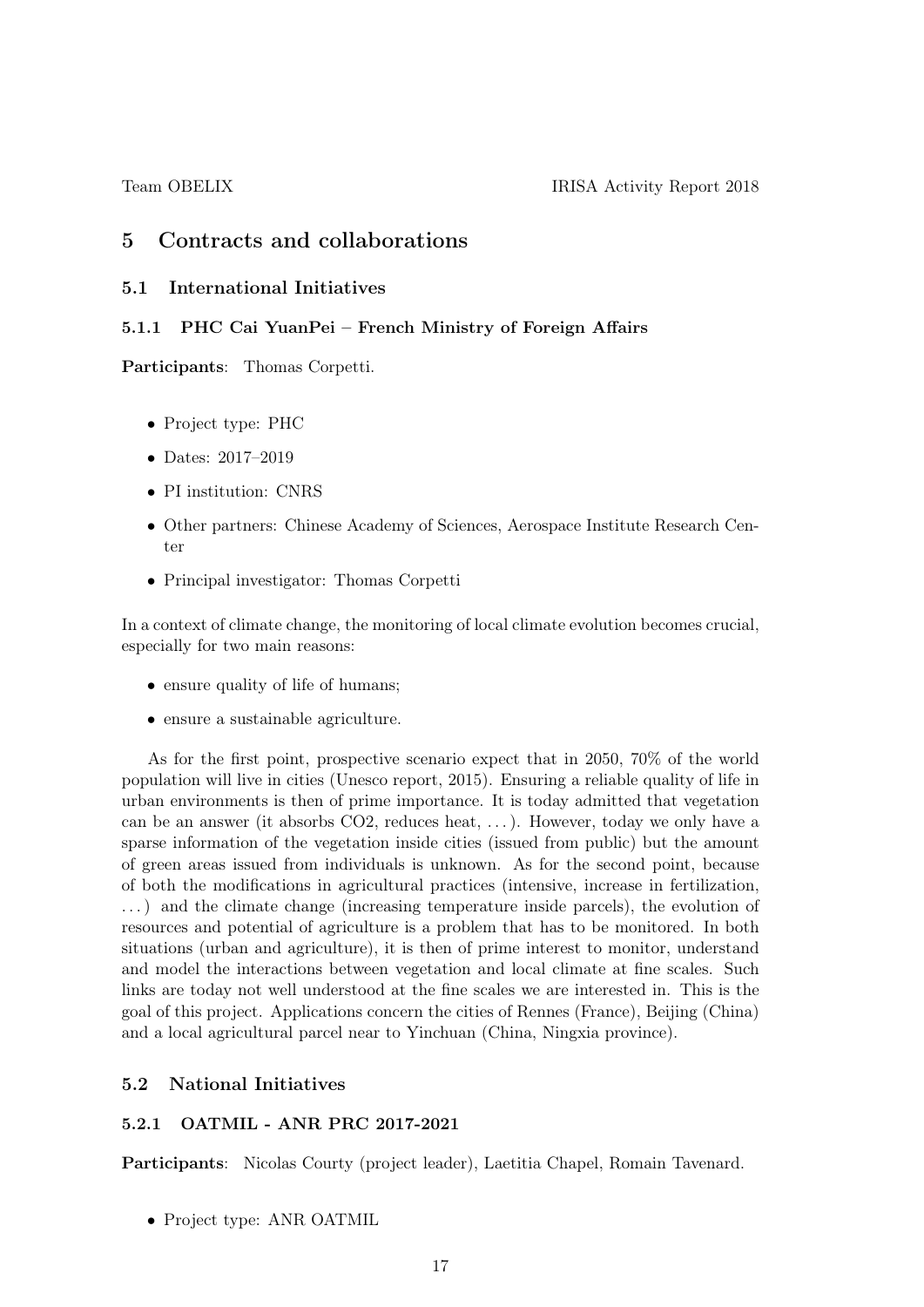- Dates: 2017–2021
- PI institution: UBS
- Other partners: INRIA-Panama (Rennes), LITIS (Rouen), Lagrange (Nice)
- Principal investigator: Nicolas Courty
- [web: http://people.irisa.fr/Nicolas.Courty/OATMIL/](http://people.irisa.fr/Nicolas.Courty/OATMIL/)

OATMIL is a research project that challenges some current thinkings in several topics of Machine Learning (ML). It introduces some paradigm shifts for problems related to machine learning with probability distributions. These shifts and the resulting innovative methodologies are achieved by bridging the gap between machine learning and the theory of optimal transport and the geometrical tools it offers and by rethinking the above ML problems from the optimal transport perspective. The new methodologies will be implemented as a toolbox that will be made available for the research community and potential industrial partners. The contributions of the project will be in 1) the design of new methods and algorithms for fundamental ML problems (e.g. domain adaptation) with optimal transport and 2) the definition of new algorithms for computing optimal transport and its variants on large scale collections of data.

# 5.2.2 SESAME - ASTRID 2017-2019

Participants: Romain Tavenard (WP leader), Laetitia Chapel, Chloé Friguet, Pierre Gloaguen, Sébastien Lefèvre, François Merciol.

- Project type: ANR ASTRID
- Dates: 2017–2020
- PI institution: IMT Atlantique (Brest)
- Other partners: IRISA-Myriad (Rennes), CLS (Brest)
- Principal investigator: Prof. Ronan Fablet, IMT Atlantique, Signal & Comm. dept, Lab-STICC TOMS research team
- [web: http://recherche.imt-atlantique.fr/sesame](http://recherche.imt-atlantique.fr/sesame)

The surveillance of the maritime traffic is a major issue for defense contexts (e.g., surveillance of specific zones, borders,...) as well as security and monitoring contexts (e.g., monitoring of the maritime traffic, of fisheries activities). Spaceborn technologies, especially satellite ship tracking from AIS messages (Automatic Identification System) and high-resolution imaging of sea surface, open new avenues to address such monitoring and surveillance objectives. SESAME initiative aims at developing new big-data-oriented approaches to deliver novel solutions for the management, analysis and visualization of multi-source satellite data streams. It involves four main scientific and technical tasks: Hardware and software platforms for the management, processing and visualization of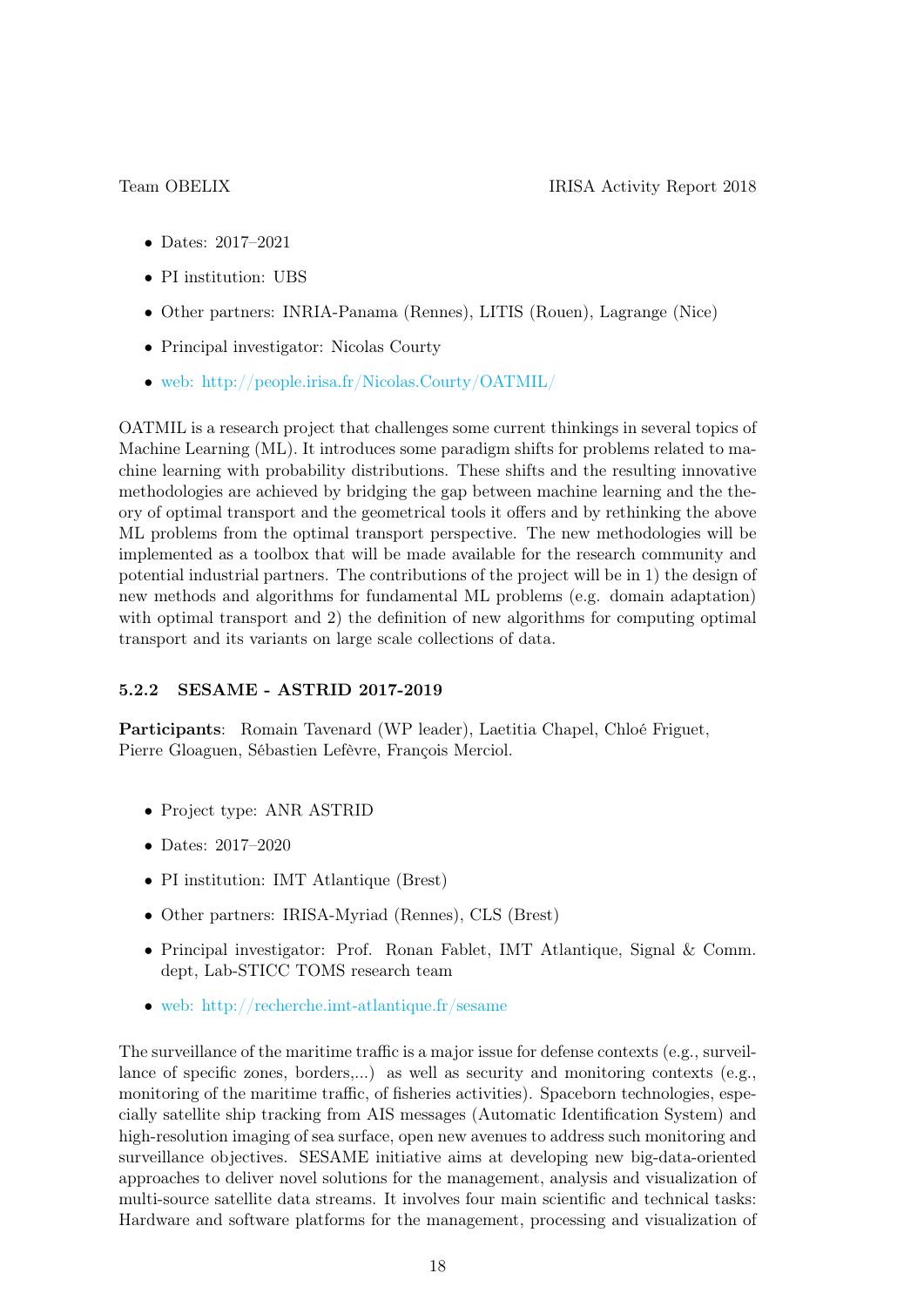multi-source satellite data streams for maritime traffic surveillance (Task 1), Analysis, modeling and detection of marine vessel behaviours from AIS data streams (Task 2), AIS-Sentinel data synergies for maritime traffic surveillance (Task 3), Visualization and mining of large-scale augmented marine vessel tracking databases (Task 4). A fifth task embeds the implementation of the proposed solutions for dual case-studies representative of the scientific and technical objectives targeted by the project.

### 5.2.3 DeepDetect - ASTRID 2018-2020

Participants: Luc Courtrai, Romain Dambreville, Chloé Friguet, Sébastien Lefèvre (WP leader), Minh-Tan Pham.

- Project type: ANR ASTRID
- Dates: 2018–2021
- PI institution: ENSTA Bretagne (Brest)
- Other partners: AMURE (Brest), MBDA (Paris)
- Principal investigator: Prof. Alexandre Baussard, ENSTA Bretagne (now with Univ. de Technologie de Troyes)

This project focuses on the detection and recognition of multiple small objects from remote sensing images with a variety of unknown backgrounds. The goal is to develop a deep learning architecture based on convolutional neural networks for detection and recognition purpose, and then to define relevant criteria for efficient evaluation process. The proposed framework is expected to tackle two applications: the detection and mapping of marine mammal populations from satellite images, and the detection and recognition of small vehicles in infrared images.

### 5.2.4 DELORA - Pôle I&R AAP PME 2016-2018

Participants: Sébastien Lefèvre, Minh-Tan Pham (Post-doc).

- Project type: Pôle Images & Réseaux, AAP PME
- Dates: 2016–2018
- PI institution: Tellus (Bruz)
- Other partners: Artefacto (Betton)
- Principal investigator: Geoffroy Etaix (Tellus)

To meet the new requirements of major accounts such as ERDF, GRDF, Suez Environnment, La Lyonnaise des Eaux, ... who would like to perform a precise geolocation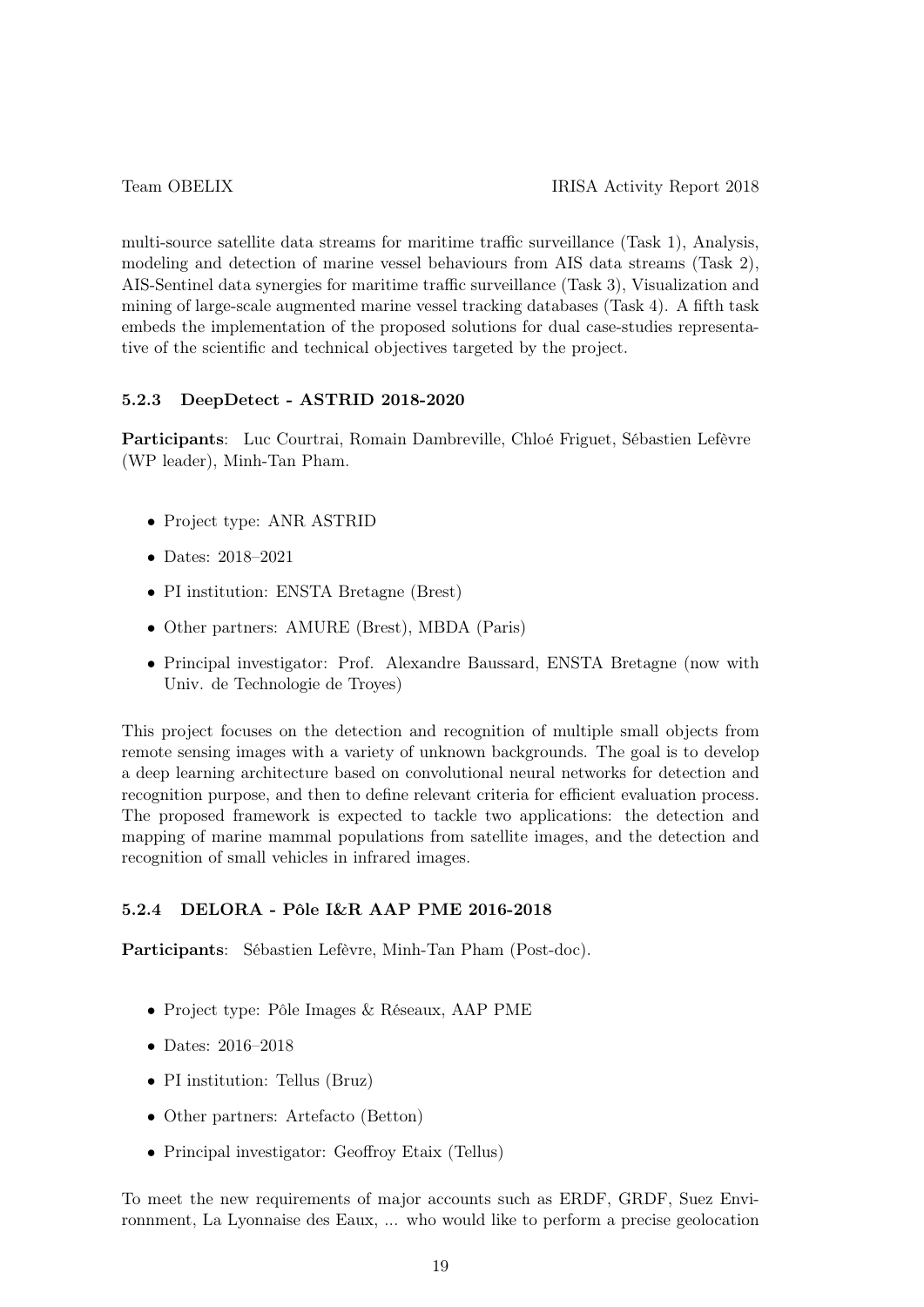and diagnosis of their networks, TELLUS Environment wants to propose with its partners Artefacto and IRISA (OBELIX) a new product ranging from network diagnosis to operational re-geolocation by augmented reality of networks and their defects for the operators of these customers. The aim of the DELORA project is to propose a packaged product including new sensors, 3D decision support software, new multi-source data processing and augmented reality hardware.

# 5.2.5 Comptage véhicules par apprentissage profond à partir d'images Pléiades (THR) - CNES R&T 2018-2019

Participants: Sébastien Lefèvre, Minh-Tan Pham, Romain Dambreville.

- Project type: CNES R&T
- Dates: 2018-2019
- PI institution: QuantCube (Paris)
- Principal investigator: Thanh-Long Nguyen (QuantCube)

Detection of new infrastructures (commercial, logistics, industrial or residential) from satellite images constitutes a proven method to investigate and follow economic and urban growth. The level of activities or exploitation of these sites may be hardly determined by building inspection, but could be inferred from vehicle presence from nearby streets and parking lots. The objective of this project is to exploit deep learningbased models for vehicle counting from optical satellite images coming from the Pleiades sensor at 50-cm spatial resolution (provided by the CNES). Both segmentation and detection architectures were investigated. These networks were adapted, trained and validated on a data set including 87k vehicles, annotated using an interactive semiautomatic tool developed by the partner Quantcube.

# 5.2.6 Représentation hiérarchique d'une image satellite pour l'optimisation des chaines de traitement - CNES R&T 2018-2020

Participants: François Merciol (project leader), Sébastien Lefèvre.

- Project type: CNES R&T
- Dates: 2018-2019
- PI institution: UBS
- Principal investigator: François Merciol

The purpose of this study is to develop an efficient, large-scale software suite for contentbased remote sensing image retrieval. The project relies on OBELIX expertise on hierarchical image representations and their use for image retrieval, and this project explores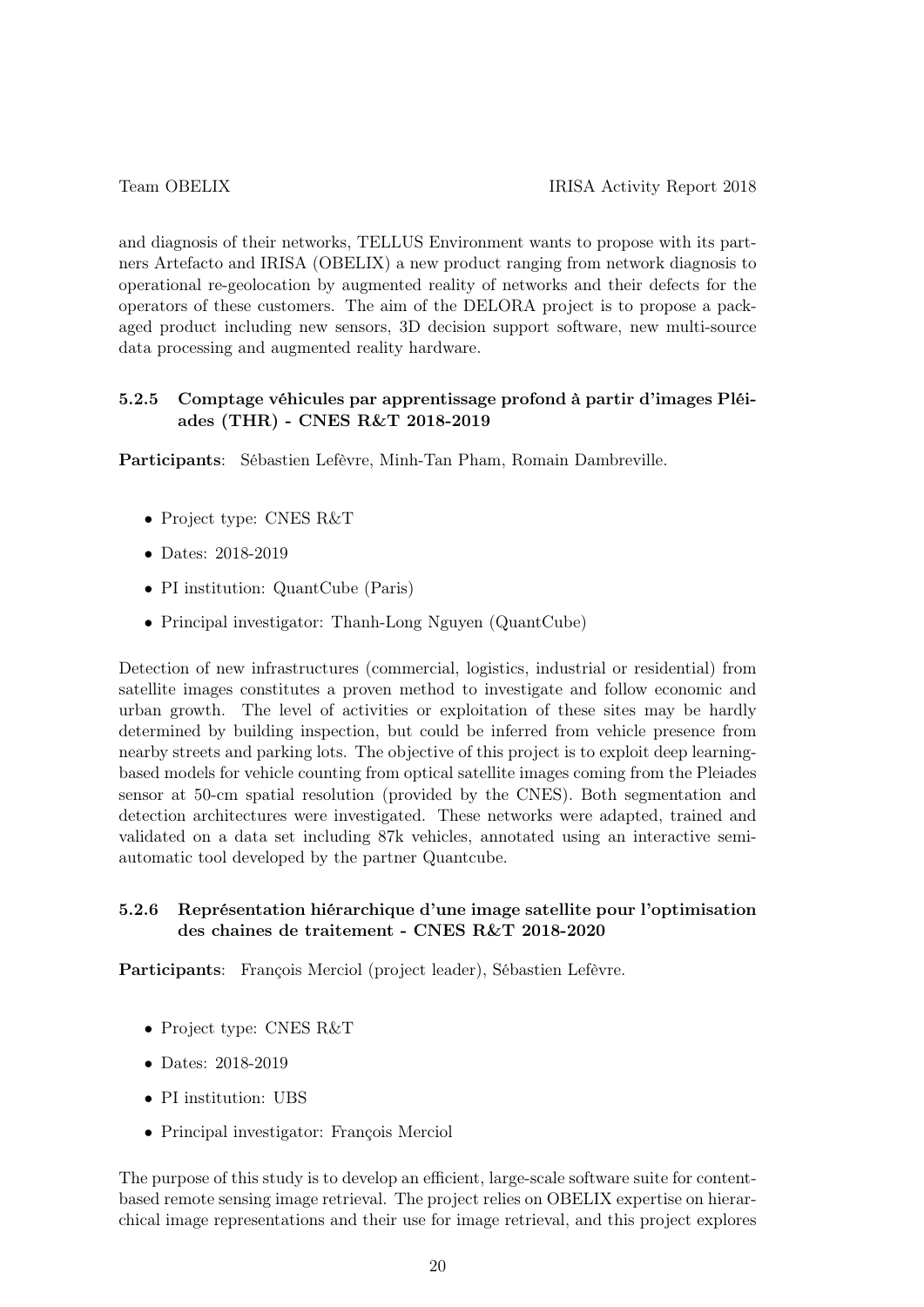how such methods can be implemented in a scalable scenario. The study includes the design of novel tree models, efficient algorithms to build them and to search over trees structures to retrieve similar image parts. The software component is important with a dockerized solution to be provided to CNES.

# 5.3 Bilateral industry grants

- Wipsea, Rennes, through a scientific collaboration with Romain Dambreville (research engineer) and a CIFRE Ph.D. (Mathieu Laroze)
- CLS, Plouzané, through a Ph.D. (Caglayan Tuna) co-funded with CNES
- Tellus, Bruz, through a Ph.D. (Florent Guiotte) co-funded with Région Bretagne
- SIRS, Lille, through a scientific collaboration on large-scale mapping with hierarchical image representations
- Thalès EAS, Toulouse, starting through the PhD of Claire Voreiter, co-funded with CNES

# 5.4 Collaborations

## National collaborations

- Agrocampus Ouest and IRMAR, Rennes, through a scientific collaboration with Mathieu EMILY (MCF-HDR Statistics) [\[3\]](#page-29-8)
- Rennes 1 University / IRISA (team LINKMEDIA) through a Ph.D. co-supervision with Ewa KIJAK (MCF) [\[16,](#page-30-3) [17\]](#page-30-2)
- Geosciences Rennes, through a collaboration (PhD cosupervision of Arthur Le Guennec) with Dimitri Lague (DR CNRS)
- CNES, through the scientific supervision of Antoine Masse (CNES postdoc) on image denoising  $[20, 19, 5]$  $[20, 19, 5]$  $[20, 19, 5]$  $[20, 19, 5]$  $[20, 19, 5]$
- DTIS team from ONERA, through a collaboration (PhD cosupervision of Nicolas Audebert [\[9,](#page-29-4) [10,](#page-29-5) [1\]](#page-29-3)) with Bertrand Le Saux (CR ONERA)
- DYNAFOR, through a scientific collaboration initiated with David Sheeren (MCF ENSAT) during the ASTERIX project (ended in 2017) [\[18\]](#page-30-9)
- LITIS (Rouen), Observatoire de la Côte d'Azur (Nice), UJM (Saint-Etienne), in the context of the OATMIL ANR (e.g. [\[12\]](#page-30-6)).

## International collaborations

• Wageningen University and Research, Laboratory of GeoInformation Science and Remote Sensing (The Netherlands), through a 6 months-visit for M. Laroze (Ph. D.) in this lab in 2018-19; scientific collaboration with Devis Tuia (Pr. Geospatial Computer Vision) [\[15\]](#page-30-5)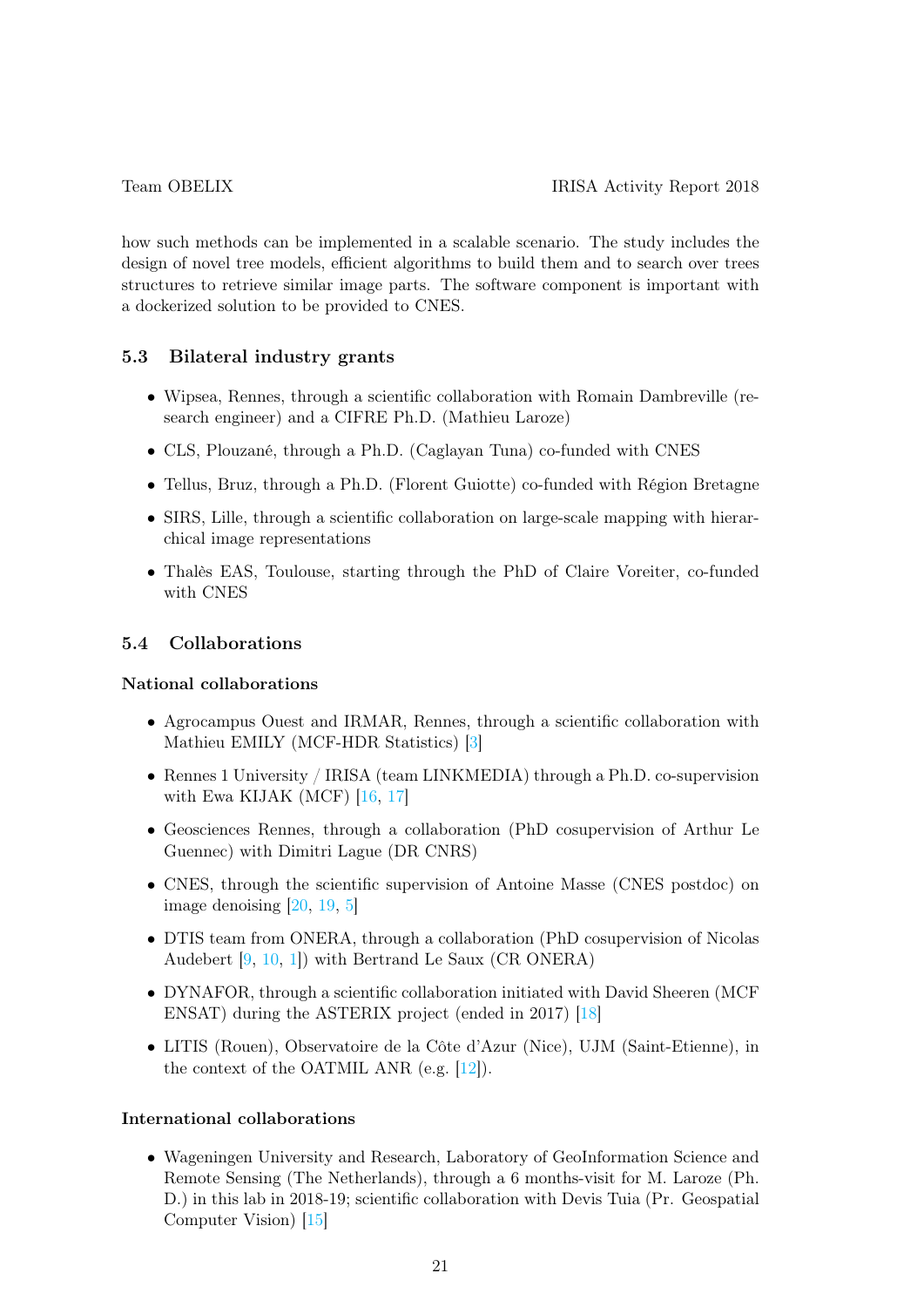- ETH Zurich through the Ph.D. co-supervision/co-hosting of Ahmed Samy Nassar with Jan Dirk Wegner (Ass. Prof.)
- Gebze Technical University, Kocaeli, Turkey: Erchan Aptoula (Associate Professor) is collaborating with the team on several topics, mainly related to image retrieval/classification with morphological hierarchies [\[7,](#page-29-2) [23,](#page-31-1) [24\]](#page-31-2)
- University of Trento, Italy: Lorenzo Bruzzone (Prof.) has collaborated with the team for a survey paper on attribute profiles [\[24\]](#page-31-2)
- TU Kenya: Anne Osio (PhD student) is regularly visiting the group to benefit from methodological expertise on image processing. A joint work has been published in GEOBIA 2018 [\[22\]](#page-31-6)
- Université des Iles Baléares (UIB), Spain, with Bartomeu Coll (Full Prof.). We are co-supervising the PhD of Jamila Mifdal on image fusion
- University of Kyoto (collaborations with Vivien Seguy, Antoine Rolet) and NTT Japan (Matthieu Blondel) [\[27\]](#page-31-5)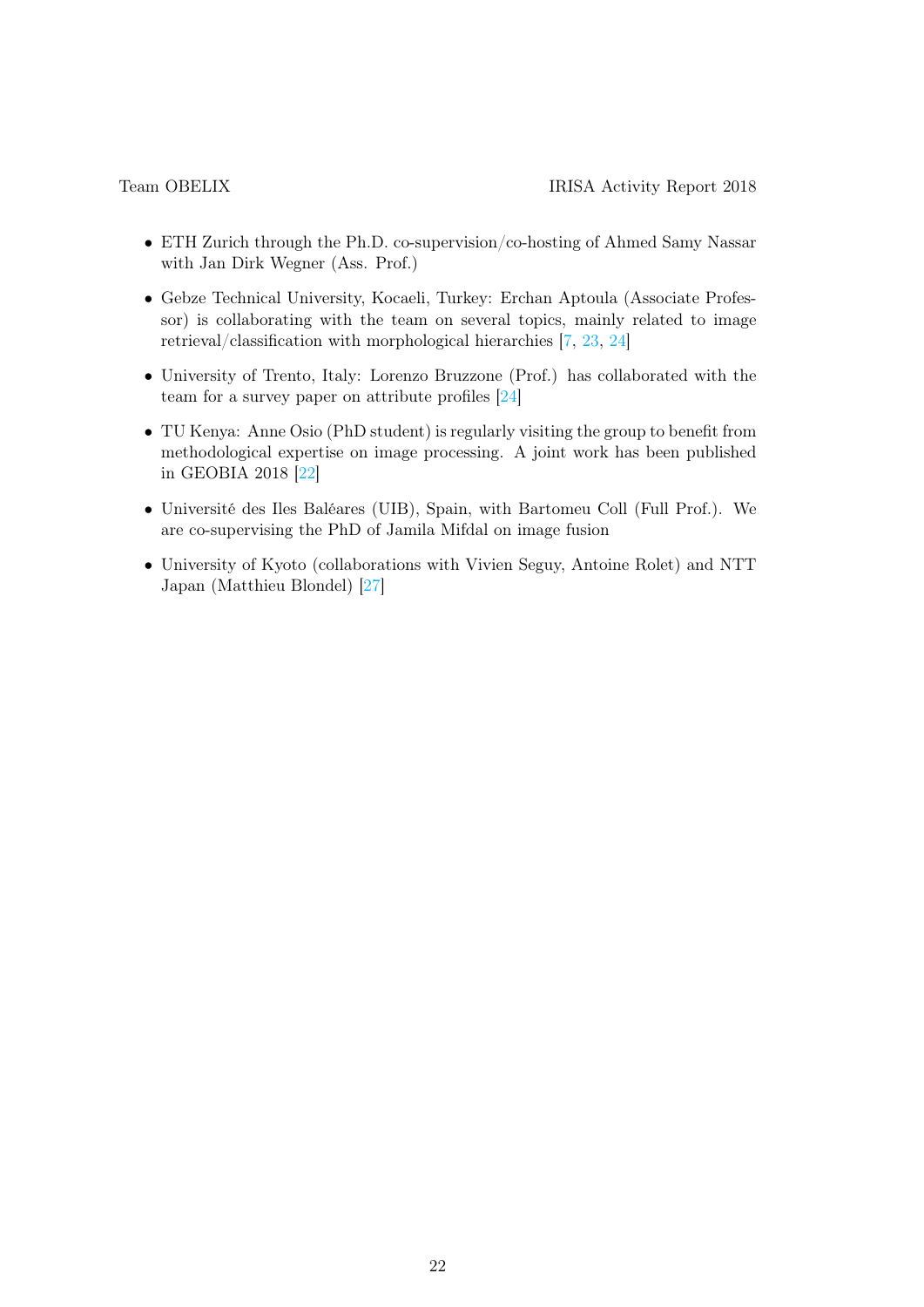# 6 Dissemination

- 6.1 Promoting scientific activities
- 6.1.1 Scientific Events Organisation

# General Chair, Scientific Chair

• Sébastien Lefèvre: Co-chair of the workshop "TerraData: pattern recognition and machine learning applied to Earth observation and large-scale remote sensing" within RFIAP/CFPT 2018

# Member of the Organizing Committees

- Chloé Friguet:
	- [Statlearn'18](https://statlearn.sciencesconf.org/resource/page/id/4) (Nice): challenging problems in statistical learning
	- [JPS'18](https://jps-2018.sciencesconf.org/) (Oleron): Jeunes probabilistes et statisticiens

# 6.1.2 Scientific Events Selection

## Chair of Conference Program Committees

• Sébastien Lefèvre: Co-chair of the special session "Indexing, Retrieval, Annotation and Mining in Earth Observation" within CBMI 2018

# Member of Organizing Committees

• Romain Tavenard: [AALTD'18](https://project.inria.fr/aaldt18/) (Dublin): time series workshop at ECML

## Member of Conference Program Committees

- Chloé Friguet:
	- [Statlearn'18](https://statlearn.sciencesconf.org/resource/page/id/4) (Nice): challenging problems in statistical learning
	- [JPS'18](https://jps-2018.sciencesconf.org/) (Oleron): Jeunes probabilistes et statisticiens
- Sébastien Lefèvre: VISAPP 2018 (Funchal), GEOBIA 2018 (Montpellier), ICISP 2018 (Cherbourg), CBMI 2018 (La Rochelle), ACIVS 2018 (Poitiers); EOFusion and DLT workshops within SAGEO 2018 (Montpellier), CFPT 2018 (Marne-la-Vallée), EGC 2018 (Saint-Denis)
- Nicolas Courty: ICLR, ICML, ECML, NIPS, CAP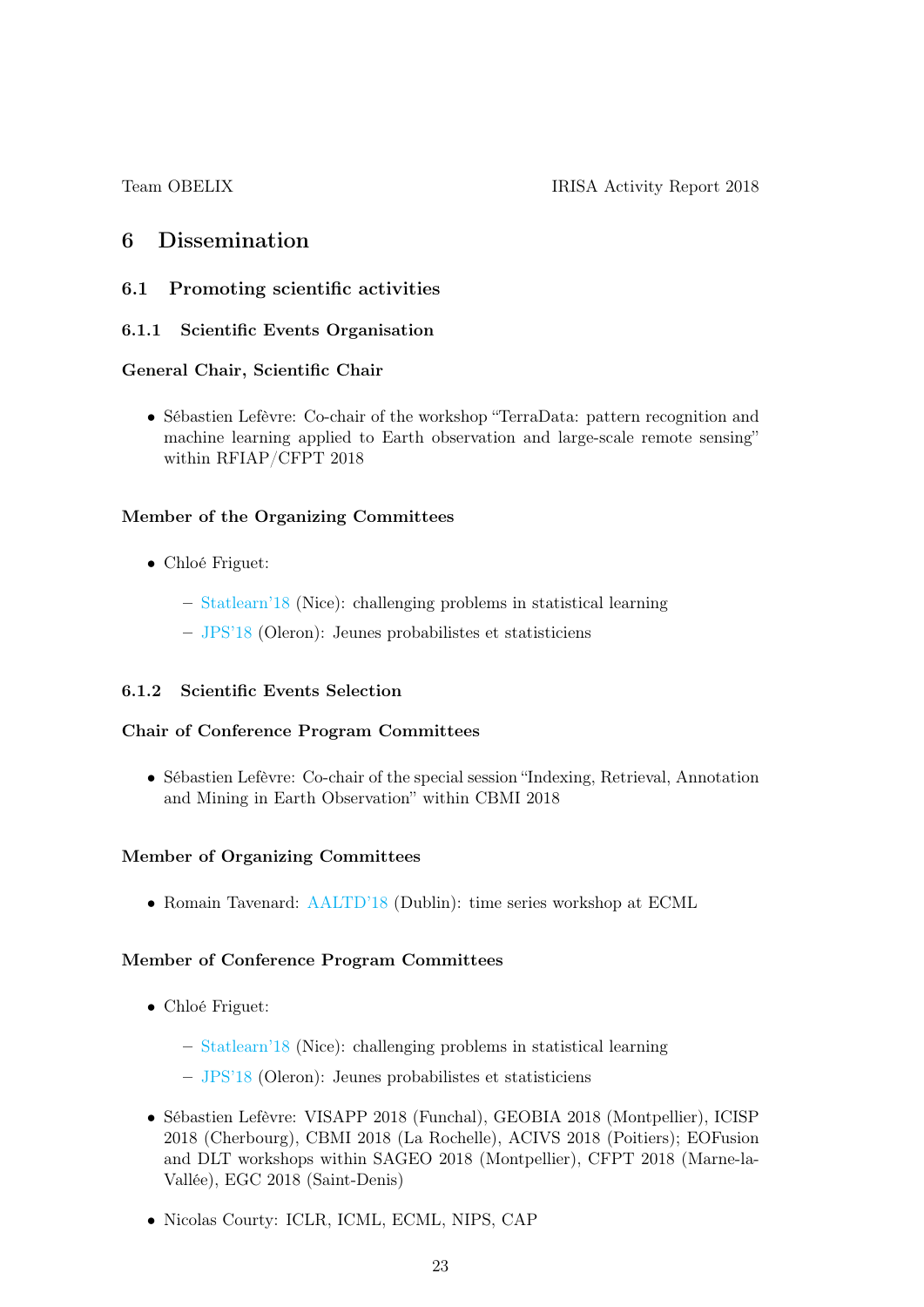### Team OBELIX IRISA Activity Report 2018

### Reviewer

- Sébastien Lefèvre: PRRS, ICASSP, DeepGlobe, ICIP, IGARSS, ICPRAI
- Laetitia Chapel: ICML, IGARSS, ICLR, AISTATS, NIPS
- Nicolas Courty: ICLR, ICML, ECML, NIPS, CAP, ICPR

## 6.1.3 Journal

### Member of the Editorial Boards

- Chloé Friguet: Associate Editor of [Statistique et Société](http://publications-sfds.fr/index.php/stat_soc) (Société Francaise de Statistique)
- Sébastien Lefèvre: Associate Editor of Transactions on Geosciences and Remote Sensing, IEEE; Editorial Board Member of Remote Sensing, MDPI

### Reviewer - Reviewing Activities

- Chloé Friguet: International Journal of Remote Sensing; Statistique et enseignement; IEEE Transactions on Computational Biology and Bioinformatics; Statistique et société
- Romain Tavenard: Journal of Machine Learning Research, Springer Data Mining and Knowledge Discovery
- Sébastien Lefèvre: Mathematical Morphology Theory and Application, IEEE Journals of Selected Topics for Applied Earth Observations and Remote Sensing, International Journal of Remote Sensing, IEEE Transactions on Big Data, IEEE Transactions on Cybernetics, ISPRS International Journal of Photogrammetry and Remote Sensing, PLOS One
- Nicolas Courty: IEEE Transactions on Pattern Analysis and Machine Intelligence, Springer Machine Learning
- François Merciol: Sustainability MDPI, Remote Sensing MDPI, Water MDPI, Sensors MDPI

## 6.1.4 Invited Talks

- Romain Tavenard: An introduction to deep learning Journées R Rennes, France
- Sébastien Lefèvre: Deep Learning for Earth Observation Φ-lab, ESA Frascati, Italy
- Sébastien Lefèvre: Université Libre de Bruxelles (Belgium); Leuphana, University of Lüneburg (Germany); TU Berlin (Germany).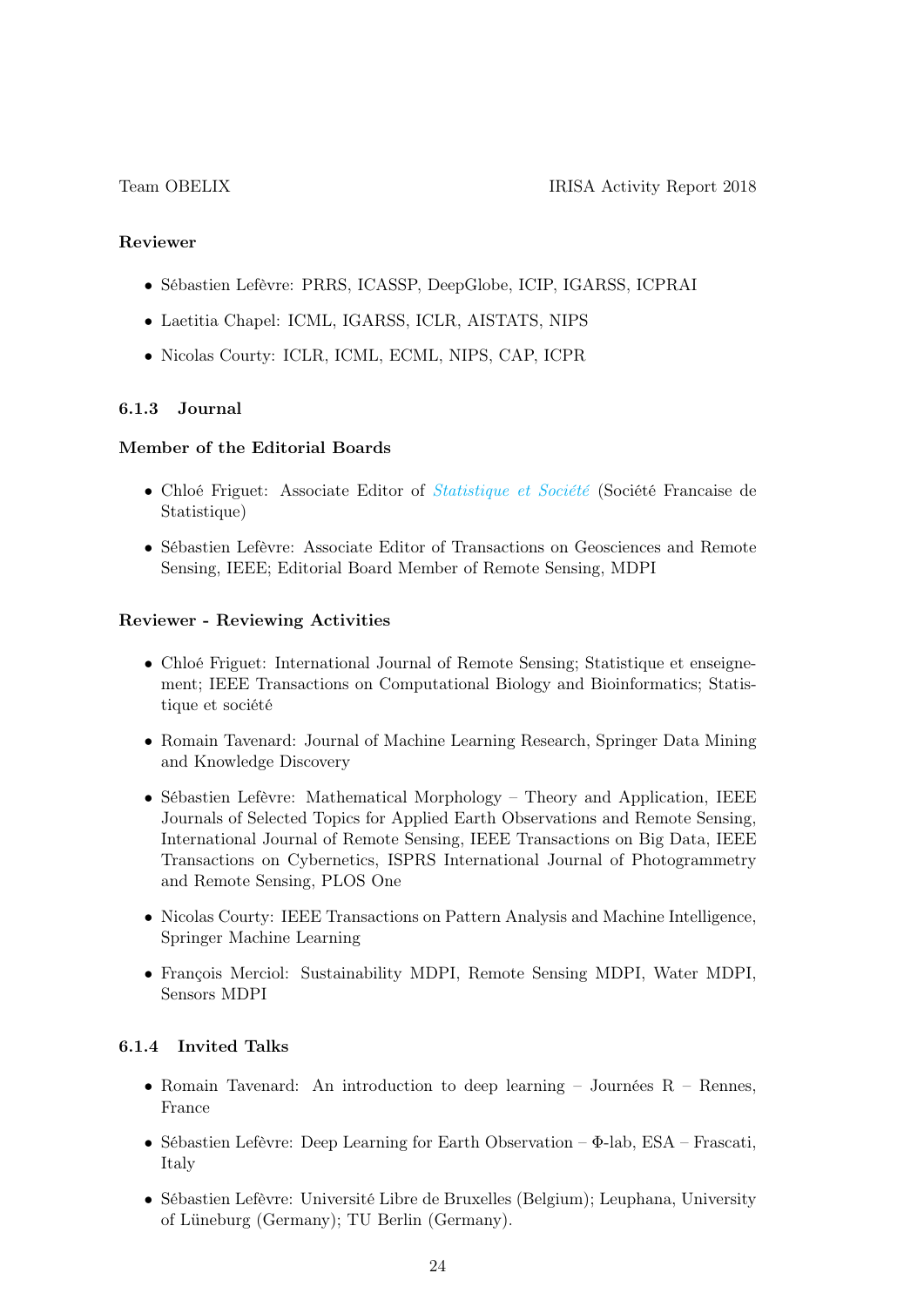- Nicolas Courty, Sébastien Lefèvre: Northern Lights Deep Learning Workshop, Tromsø
- Nicolas Courty: SIGIMA Seminar, IRISA/INRIA, 2018
- Nicolas Courty: tutorial at StatLearn 2018: Optimal Transport and Machine Learning
- Nicolas Courty: Course at Polytechnic Data Science Summer School (DS3) 2018: Optimal Transport and Machine Learning, with Marco Cuturi and Rémi Flamary
- Nicolas Courty: keynote speaker, ECCV CVTask Workshop, Munich (2018)
- Nicolas Courty: keynote speaker, AI4GeoDyn Workshop, Brest (2018)
- Nicolas Courty: keynote speaker, Deep Learning Workshop, Rennes (2018)

# 6.1.5 Leadership within the Scientific Community

# 6.1.6 Scientific Expertise

- Romain Tavenard: Reviewer for the COMUE Paris Sciences Lettres call for project proposal
- Sébastien Lefèvre: Expert for the French Ministry of Higher Education and Research (CIR/JEI), the French National Research Agency (ANR), the Belgium National Research Agency (FWO), the Polish National Science Centre (NCN)

# 6.1.7 Research Administration

• Sébastien Lefèvre: Head of OBELIX group; Member of the local committee of the doctoral school MathSTIC of UBL; Member of the Scientific Board of the "Human, Sea and Littoral" cluster within UBS; Member of the Scientific Council of the Natural Regional Park of the Gulf of Morbihan; Member of the Scientific Council of the Scientific Interest Group BreTel (Remote Sensing in Brittany); Member of a Recruitment Committees in Management (UBS) and in Computer Science (UBS).

# 6.2 Teaching, supervision

# 6.2.1 Teaching

For reseachers, all activities are given. For professors and assistant professors, only courses at the M. Sc. level are listed.

- Chloé Friguet
	- Algorithmique des données, M1 INFO, Univ. Bretagne Sud, Vannes France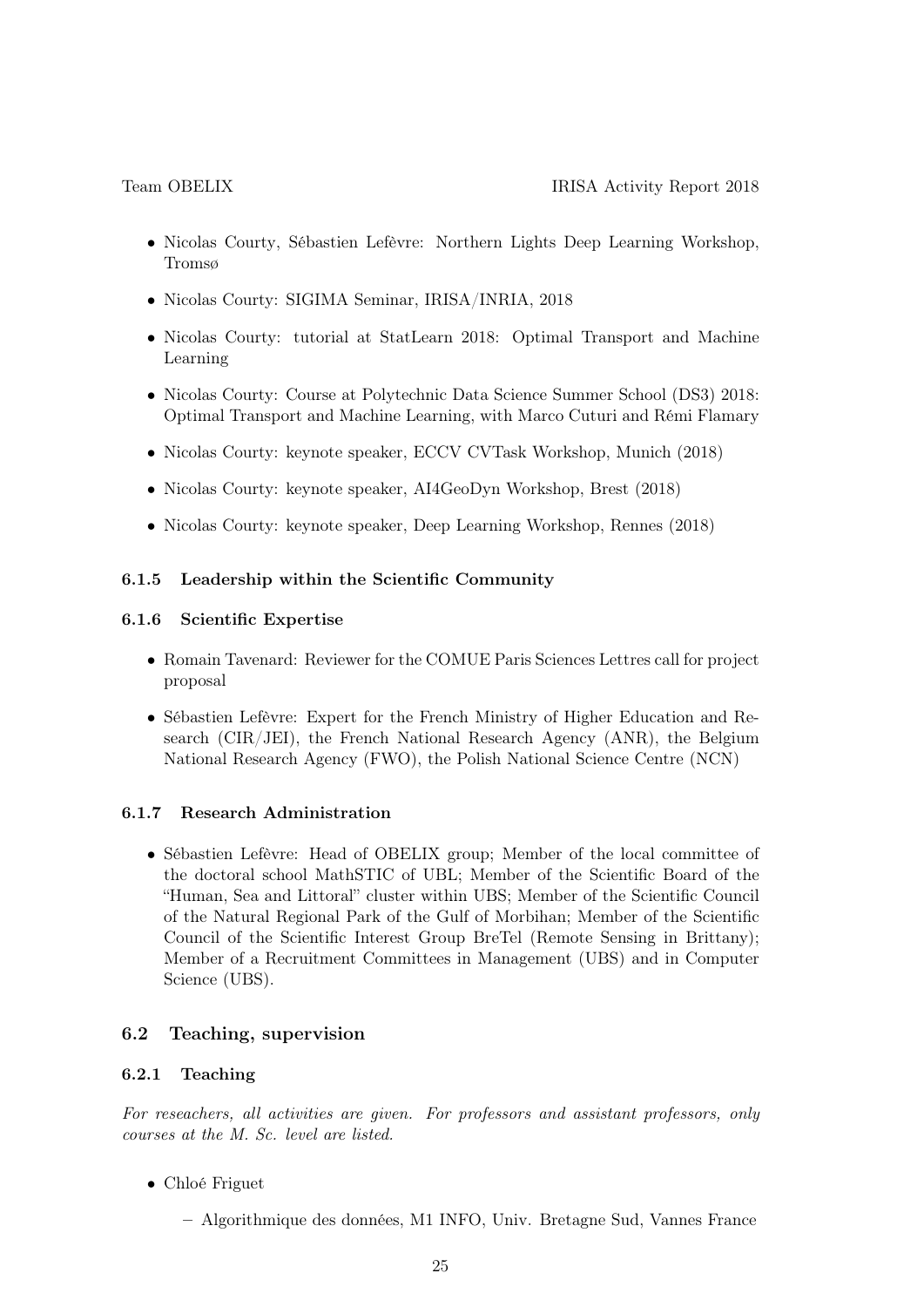- - Biostatistique, M1 Biomolécules, Micro-organismes et Bioprocédés, Univ. Bretagne Sud, Lorient, France
	- Romain Tavenard
		- programming, databases and deep learning, Univ. Rennes 2
	- Luc Courtrai
		- concurrent programming, Master 1, Univ. Bretagne Sud, Vannes France
	- Sébastien Lefèvre
		- image analysis and classification for topographic mapping, online course, EuroSDR EduServ program
	- Laetitia Chapel
		- Algorithmique des données, 12h, M1 INFO, Univ. Bretagne Sud, Vannes France
	- Nicolas Courty
		- programming, data mining, databases, multimedia coding, machine learning, Master in Computer science, Univ. Bretagne Sud, Vannes France

## 6.2.2 Supervision

- PhD in progress:
	- Jamila Mifdal, Image fusion in remote sensing images, Nicolas Courty, Jacques Froment (LMBA), Bartomeu Coll (Université des Baléares)
	- Florent Guiotte, Morphological characterization of full waveform airborne LiDAR data, 2017-2020, Thomas Corpetti, Sébastien Lefèvre
	- Mathieu Laroze, Active Learning for Object Detection in Aerial Images with Application to Environmental Science, 2016-2020, Romain Dambreville, Chloé Friguet, Sébastien Lefèvre, Ewa Kijak (Univ. Rennes 1)
	- Ahmed Samy Nassar, Learning geographic information from multi-modal imagery and crowdsourcing, 2017-2020, Sébastien Lefèvre, Jan Dirk Wegner (ETH Zurich)
	- Caglayan Tuna, Scale Spaces for Satellite Image Streams and Fast Pattern Detection, 2017-2020, Sébastien Lefèvre, François Merciol
	- Heng Zhang, Deep Learning on Multimodal Data for the Supervision of Sensitive Sites, 2018-2021, Sébastien Lefèvre, Elisa Fromont (Univ. Rennes 1)
	- Titouan Vayer, Optimal Transport for structured objects, 2017-2020, Nicolas Courty, Laetitia Chapel, Romain Tavenard
- PhD defended during the year: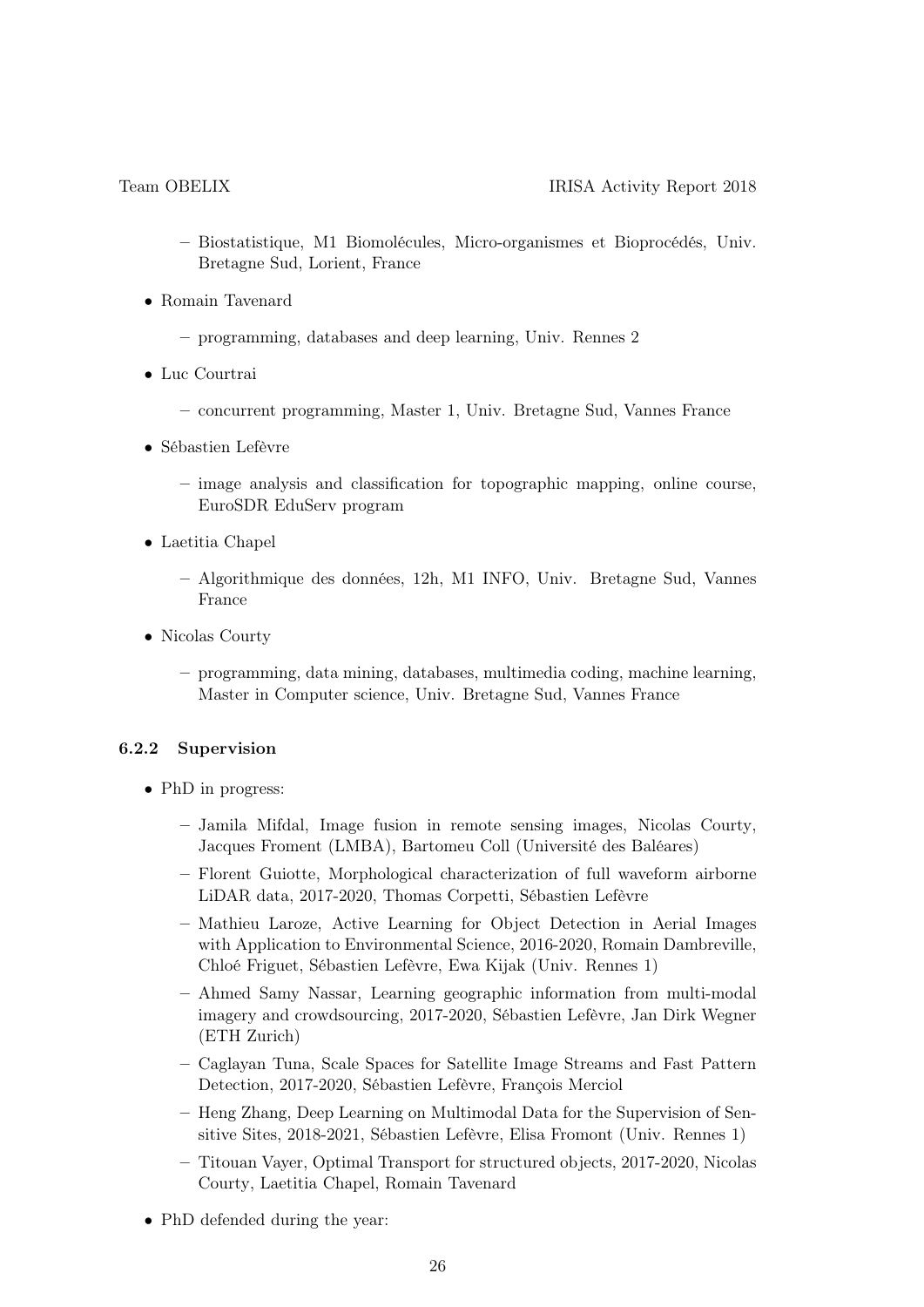- Nicolas Audebert, Machine Learning for Classification of Big Remote Sensing Data, 2015-2018, Sébastien Lefèvre, Bertrand Le Saux (ONERA)
- Adeline Bailly, Classification de séries temporelles avec applications en télédétection, 2015-2018, Romain Tavenard, Laetitia Chapel, Sébastien Lefèvre

### 6.2.3 Juries

- Sébastien Lefèvre: HDR defense committee of Benoit Naegel (Univ. Strasbourg)
- Sébastien Lefèvre: PhD reviewer of Mateus Habermann (Univ. Tech. Compiègne)
- Sébastien Lefèvre: PhD reviewer of Lionel Pibre (Univ. Montpellier)
- Sébastien Lefèvre: PhD reviewer of Thierry Erudel (ISAE)
- Sébastien Lefèvre: PhD reviewer of Micael Carvalho (Univ. Pierre & Marie Curie)
- Sébastien Lefèvre: PhD reviewer of Jean Ogier du Terrail (Univ. Caen)
- Sébastien Lefèvre: PhD reviewer of Praveer Singh (Ecole des Ponts ParisTech)
- Romain Tavenard: PhD committee of Vera Shalaeva (Univ. Grenoble Alpes)
- Sébastien Lefèvre: PhD committee of Carlos Eduardo Rosar Kos Lassance (Institut Mines Telecom Atlantique)
- Sébastien Lefèvre: PhD committee of Cécile Bernard (UBS)

# 6.3 Popularization

- Chloé Friguet:
	- [Journée "Le numérique, des métiers en tous genres"](numerique-en-tous-genres.bzh) IUT Vannes
	- Journée "Filles et Maths, une équation lumineuse" ENS, Rennes
	- Research Talks IUT Vannes
- Sébastien Lefèvre:
	- Journée "Mer & Numérique / Pêche" Pôle Mer Bretagne Atlantique et Pôle Images & Réseaux, UBO, Quimper
- Laetitia Chapel:
	- Research Talks IUT Vannes
- François Merciol:
	- Journée "Assises de la pêche durable" Auray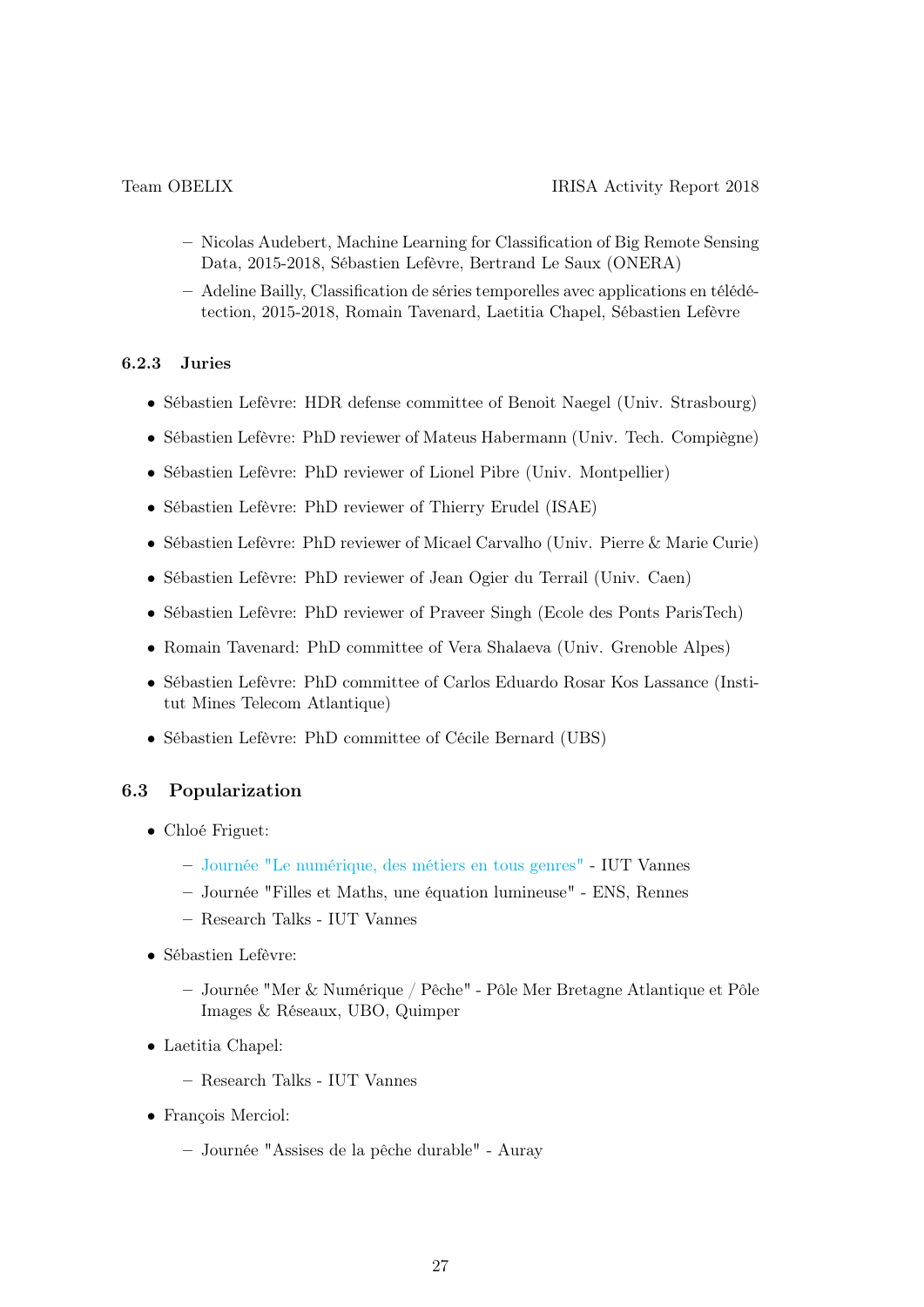# 7 Bibliography

### Articles in referred journals and book chapters

- <span id="page-29-3"></span>[1] N. Audebert, B. Le Saux, S. Lefèvre, "Beyond RGB: Very High Resolution Urban Remote Sensing With Multimodal Deep Networks", ISPRS Journal of Photogrammetry and Remote Sensing 140, 2018, p. 20–32, https://hal.archives-ouvertes.fr/ hal-01636145.
- <span id="page-29-0"></span>[2] P. Bosilj, E. Kijak, S. Lefèvre, "Partition and Inclusion Hierarchies of Images: A Comprehensive Survey", Journal of Imaging 4, 2, February 2018, p. 1–31, https: //hal.archives-ouvertes.fr/hal-01848445.
- <span id="page-29-8"></span>[3] M. EMILY, C. FRIGUET, "A Mutual Information-based method to select informative pairs of variables in case-control genetic association studies to improve the power of detecting interaction between genetic variants", Journal de la Societe Française de Statistique 152, 2, 2018, p. 84–110, https://hal.archives-ouvertes.fr/hal-01880547.
- <span id="page-29-7"></span>[4] R. Flamary, M. Cuturi, N. Courty, A. Rakotomamonjy, "Wasserstein Discriminant Analysis", Machine Learning 107, 12, December 2018, p. 1923–1945, https: //hal.archives-ouvertes.fr/hal-01377528.
- <span id="page-29-9"></span>[5] A. Masse, S. Lefèvre, R. Binet, S. Artigues, G. Blanchet, S. Baillarin, "Denoising Very High Resolution Optical Remote Sensing Images: Application and Optimization of Non Local Bayes method", IEEE Journal of Selected Topics in Applied Earth Observations and Remote Sensing 11, 3, 2018, p. 691–700, https://hal.archives-ouvertes. fr/hal-01672867.
- <span id="page-29-6"></span>[6] V. Michot, D. Vila, D. Arvor, T. Corpetti, J. Ronchail, B. Funatsu, V. Dubreuil, "Performance of TRMM TMPA 3B42 V7 in Replicating Daily Rainfall and Regional Rainfall Regimes in the Amazon Basin (1998-2013)", Remote Sensing 10, 12, 2018, p. 0–0, https://halshs.archives-ouvertes.fr/halshs-01946378.
- <span id="page-29-2"></span>[7] M.-T. Pham, S. Lefèvre, E. Aptoula, "Feature Profiles from Attribute Filtering for Classification of Remote Sensing Images", IEEE Journal of Selected Topics in Applied Earth Observations and Remote Sensing 11, 1, 2018, p. 249–256, https: //hal.archives-ouvertes.fr/hal-01672852.
- <span id="page-29-1"></span>[8] M.-T. PHAM, S. LEFÈVRE, F. MERCIOL, "Attribute Profiles on Derived Textural Features for Highly Textured Optical Image Classification", IEEE Geoscience and Remote Sensing Letters 15, 7, July 2018, p. 1125–1129, https://hal.archives-ouvertes.fr/ hal-01672850.

### Publications in Conferences and Workshops

- <span id="page-29-4"></span>[9] N. Audebert, A. Boulch, B. Le Saux, S. Lefèvre, "Segmentation sémantique profonde par régression sur cartes de distances signées", in : Reconnaissance des Formes, Image, Apprentissage et Perception (RFIAP), Marne-la-Vallée, France, June 2018, https: //hal.archives-ouvertes.fr/hal-01809991.
- <span id="page-29-5"></span>[10] N. Audebert, B. Le Saux, S. Lefèvre, "Generative Adversarial Networks for Realistic Synthesis of Hyperspectral Samples", in: International Geoscience and Remote Sensing Symposium (IGARSS 2018), Valencia, Spain, July 2018, https://hal. archives-ouvertes.fr/hal-01809872.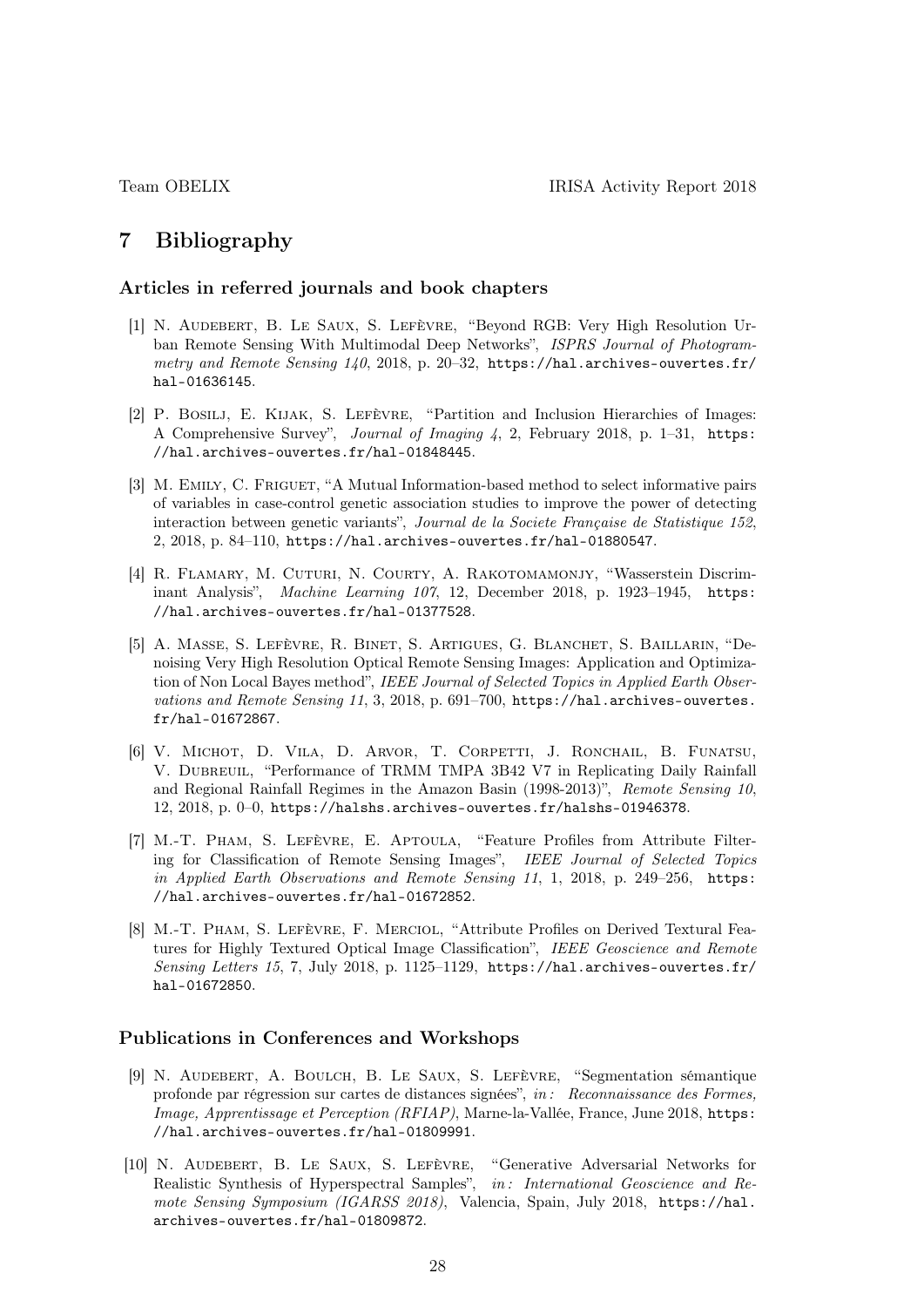- <span id="page-30-1"></span>[11] R. Carlini Sperandio, S. Malinowski, L. Amsaleg, R. Tavenard, "Time Series Retrieval using DTW-Preserving Shapelets", in : SISAP 2018 – 11th International Conference on Similarity Search and Applications, Springer, p. 257–270, Lima, Peru, October 2018, https://hal.inria.fr/hal-01841995.
- <span id="page-30-6"></span>[12] N. COURTY, R. FLAMARY, M. DUCOFFE, "Learning Wasserstein Embeddings", in: ICLR 2018 - 6th International Conference on Learning Representations, p. 1–13, Vancouver, Canada, April 2018, https://hal.inria.fr/hal-01956306.
- <span id="page-30-4"></span>[13] B. B. Damodaran, B. Kellenberger, R. Flamary, D. Tuia, N. Courty, "DeepJ-DOT: Deep Joint Distribution Optimal Transport for Unsupervised Domain Adaptation", in : ECCV 2018 - 15th European Conference on Computer Vision, LNCS, 11208, Springer, p. 467–483, Munich, Germany, September 2018. European Conference on Computer Vision 2018 (ECCV-2018), https://hal.inria.fr/hal-01956356.
- <span id="page-30-0"></span>[14] B. Huang, K. Lu, N. Audebert, A. Khalel, Y. Tarabalka, J. Malof, A. Boulch, B. Le Saux, L. Collins, K. Bradbury, S. Lefèvre, M. El-Saban, "Large-scale semantic classification: outcome of the first year of Inria aerial image labeling benchmark", in : IGARSS 2018 - IEEE International Geoscience and Remote Sensing Symposium, p. 1–4, Valencia, Spain, July 2018, https://hal.inria.fr/hal-01767807.
- <span id="page-30-5"></span>[15] B. Kellenberger, D. Marcos, N. Courty, D. Tuia, "Detecting Animals in Repeated UAV Image Acquisitions by Matching CNN Activations with Optimal Transport",  $in$ : IGARSS 2018 - 2018 IEEE International Geoscience and Remote Sensing Symposium, IEEE, p. 3643–3646, Valencia, France, July 2018, https://hal.archives-ouvertes. fr/hal-02174328.
- <span id="page-30-3"></span>[16] M. Laroze, R. Dambreville, C. Friguet, E. Kijak, S. Lefèvre, "Active Learning to Assist Annotation of Aerial Images in Environmental Surveys", in : CBMI 2018 - International Conference on Content-Based Multimedia Indexing, 2018 International Conference on Content-Based Multimedia Indexing (CBMI), p. 1–6, La Rochelle, France, September 2018, https://hal.archives-ouvertes.fr/hal-01845487.
- <span id="page-30-2"></span>[17] M. Laroze, R. Dambreville, C. Friguet, E. Kijak, S. Lefèvre, "Apprentissage actif pour l'annotation d'images aériennes appliqué aux suivis environnementaux", in : RFIAP 2018 - Reconnaissance des Formes, Image, Apprentissage et Perception, p. 1–3, Marne-la-Vallée, France, June 2018, https://hal.archives-ouvertes.fr/ hal-01828591.
- <span id="page-30-9"></span>[18] S. Lefèvre, O. Tasar, D. Sheeren, "Combining multiple segmentations through a flexible framework", in: GEOBIA 2018 - From pixels to ecosystems and global sustainability, Centre d'Etudes Spatiales de la BIOsphère (CESBIO) and Office national d'études et de recherches aérospatiales (ONERA) and Espace pour le développement (ESPACE DEV) and Société T.E.T.I.S, Montpellier, France, June 2018, http://hal.univ-reunion.fr/ hal-01958983.
- <span id="page-30-8"></span>[19] A. Masse, C. Latry, J. Nosavan, S. Baillarin, S. Lefèvre, "A New Optimized Denoising Method applied to the Spot World Heritage Initiative and its Spot 5 Supermode images", in : IGARSS 2018 - 2018 IEEE International Geoscience and Remote Sensing Symposium, Valencia, Spain, 2018, https://hal.archives-ouvertes.fr/hal-01969010.
- <span id="page-30-7"></span>[20] A. Masse, S. Lefèvre, R. Dambreville, G. Blanchet, J. M. Delvit, C. Latry, C. Thiébaut, S. Baillarin, "Optimisation de la méthode de débruitage Non Local Bayes pour les images satellites optiques à très haute résolution spatiale : applications dans le contexte des missions Pléiades et Spot World Heritage", in : Conférence Française de Photogrammétrie et de Télédétection (CFPT), Marne-La-Vallée, France, 2018, https: //hal.archives-ouvertes.fr/hal-01969048.